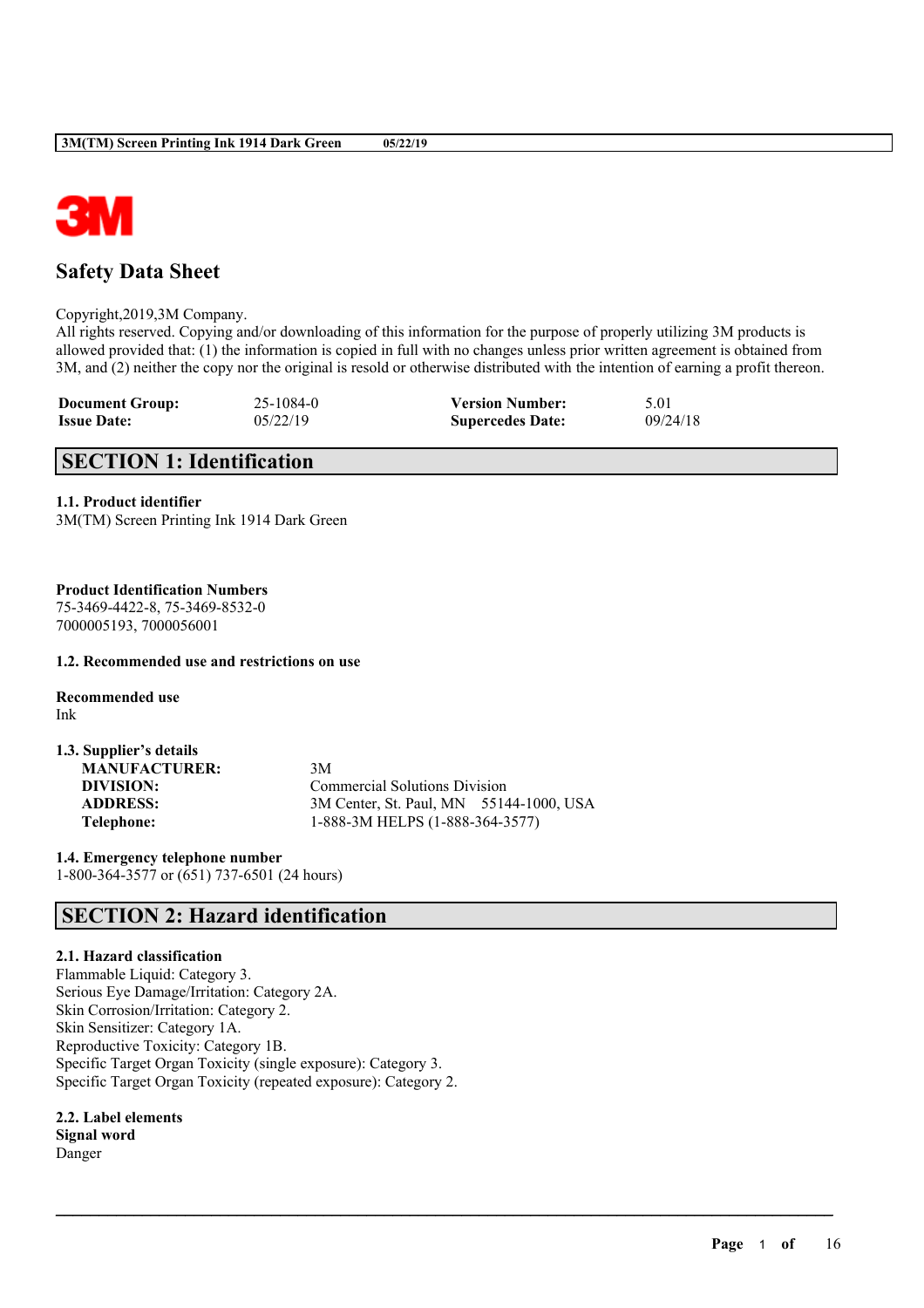#### **Symbols**

Flame | Exclamation mark | Health Hazard |

#### **Pictograms**



**Hazard Statements** Flammable liquid and vapor.

Causes serious eye irritation. Causes skin irritation. May cause an allergic skin reaction. May cause drowsiness or dizziness. May damage fertility or the unborn child.

May cause damage to organs through prolonged or repeated exposure: blood or blood-forming organs |

#### **Precautionary Statements**

#### **Prevention:**

Obtain special instructions before use. Do not handle until all safety precautions have been read and understood. Keep away from heat/sparks/open flames/hot surfaces. - No smoking. Ground/bond container and receiving equipment. Use only non-sparking tools. Take precautionary measures against static discharge. Keep container tightly closed. Use explosion-proof electrical/ventilating/lighting equipment. Do not breathe dust/fume/gas/mist/vapors/spray. Use only outdoors or in a well-ventilated area. Wear protective gloves and eye/face protection. Wash thoroughly after handling. Contaminated work clothing must not be allowed out of the workplace.

#### **Response:**

IF INHALED: Remove person to fresh air and keep comfortable for breathing. IF ON SKIN (or hair): Take off immediately all contaminated clothing. Rinse skin with water/shower. IF IN EYES: Rinse cautiously with water for several minutes. Remove contact lenses, if present and easy to do. Continue rinsing. If eye irritation persists: Get medical advice/attention. If skin irritation or rash occurs: Get medical advice/attention. Take off contaminated clothing and wash it before reuse. IF exposed or concerned: Get medical advice/attention. In case of fire: Use a fire fighting agent suitable for flammable liquids such as dry chemical or carbon dioxide to extinguish.

 $\mathcal{L}_\mathcal{L} = \mathcal{L}_\mathcal{L} = \mathcal{L}_\mathcal{L} = \mathcal{L}_\mathcal{L} = \mathcal{L}_\mathcal{L} = \mathcal{L}_\mathcal{L} = \mathcal{L}_\mathcal{L} = \mathcal{L}_\mathcal{L} = \mathcal{L}_\mathcal{L} = \mathcal{L}_\mathcal{L} = \mathcal{L}_\mathcal{L} = \mathcal{L}_\mathcal{L} = \mathcal{L}_\mathcal{L} = \mathcal{L}_\mathcal{L} = \mathcal{L}_\mathcal{L} = \mathcal{L}_\mathcal{L} = \mathcal{L}_\mathcal{L}$ 

#### **Storage:**

Keep container tightly closed. Keep cool. Store locked up in a well-ventilated place.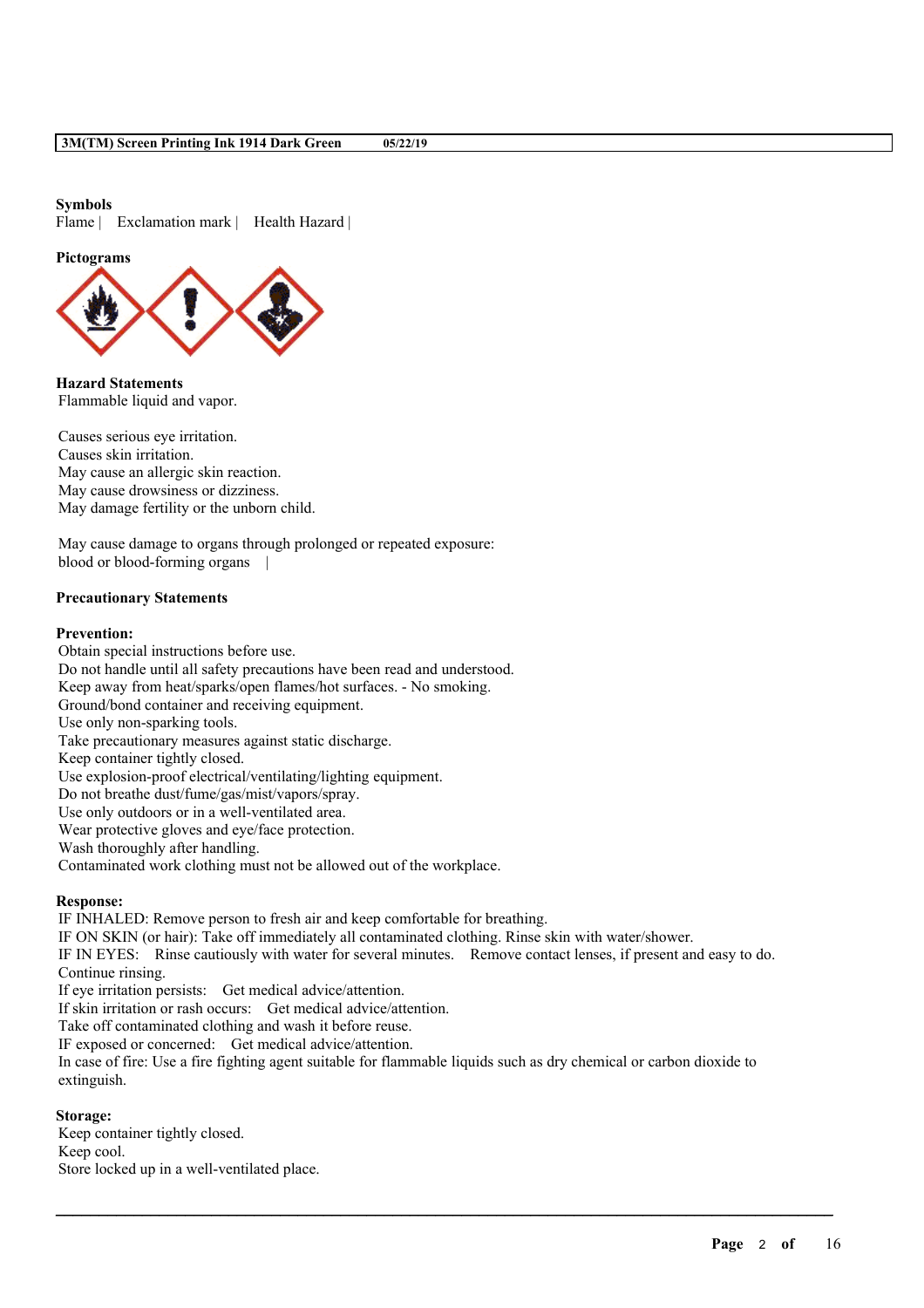#### **Disposal:**

Dispose of contents/container in accordance with applicable local/regional/national/international regulations.

13% of the mixture consists of ingredients of unknown acute oral toxicity. 13% of the mixture consists of ingredients of unknown acute dermal toxicity. 13% of the mixture consists of ingredients of unknown acute inhalation toxicity.

# **SECTION 3: Composition/information on ingredients**

| Ingredient                                                           | <b>C.A.S. No.</b> | $%$ by Wt                   |
|----------------------------------------------------------------------|-------------------|-----------------------------|
| <b>CYCLOHEXANONE</b>                                                 | 108-94-1          | 40 Trade Secret *<br>$30 -$ |
| <b>C.I. PIGMENT GREEN 7</b>                                          | 1328-53-6         | $10 -$<br>20 Trade Secret * |
| ETHYL 3-ETHOXYPROPIONATE                                             | 763-69-9          | 10 - 20 Trade Secret *      |
| VINYL ACETATE-VINYL ALCOHOL-VINYL                                    | 25086-48-0        | $10 -$<br>20 Trade Secret * |
| <b>CHLORIDE POLYMER</b>                                              |                   |                             |
| 2-BUTOXYETHYL ACETATE                                                | $112 - 07 - 2$    | $5 -$<br>10 Trade Secret *  |
| <b>ACRYLIC POLYMER</b>                                               | Trade Secret*     | 10 Trade Secret *<br>$5 -$  |
| POLYMERIC PLASTICIZER                                                | Trade Secret*     | 10 Trade Secret *<br>$5 -$  |
| EPOXIDIZED SOYBEAN OIL                                               | 8013-07-8         | 5 Trade Secret *<br>$1 -$   |
| $\text{Bis}(1,2,2,6,6\text{-pentamethyl-4-piperidiny})$ sebacate     | 41556-26-7        | $\leq$ 1 Trade Secret $*$   |
| HEAVY AROMATIC SOLVENT NAPHTHA                                       | 64742-94-5        | $\leq$ 1 Trade Secret $*$   |
| (PETROLEUM)                                                          |                   |                             |
| Poly(oxy-1,2-ethanediyl), .alpha.-[3-[3-(2H-benzotriazol-104810-48-2 |                   | $\leq$ 1 Trade Secret $*$   |
| 2-yl)-5-(1,1-dimethylethyl)-4-hydroxyphenyl]-1-                      |                   |                             |
| oxopropyl]-.omega.-hydroxy-                                          |                   |                             |
| Polymeric Benzotriazole                                              | 104810-47-1       | <1 Trade Secret *           |
| Methyl Methacrylate                                                  | $80 - 62 - 6$     | $< 0.5$ Trade Secret $*$    |
| <b>TOLUENE</b>                                                       | $108 - 88 - 3$    | $< 0.5$ Trade Secret $*$    |
| ZINC 2-ETHYLHEXANOATE                                                | $136 - 53 - 8$    | $< 0.5$ Trade Secret $*$    |
| METHYL 1,2,2,6,6-PENTAMETHYL-4-PIPERIDINYL 82919-37-7                |                   | $< 0.1$ Trade Secret $*$    |
| <b>SEBACATE</b>                                                      |                   |                             |
| Triphenyl Phosphite                                                  | $101 - 02 - 0$    | $< 0.1$ Trade Secret $*$    |

\*The specific chemical identity and/or exact percentage (concentration) of this composition has been withheld as a trade secret.

# **SECTION 4: First aid measures**

## **4.1. Description of first aid measures**

#### **Inhalation:**

Remove person to fresh air. If you feel unwell, get medical attention.

#### **Skin Contact:**

Immediately wash with soap and water. Remove contaminated clothing and wash before reuse. If signs/symptoms develop, get medical attention.

### **Eye Contact:**

Immediately flush with large amounts of water. Remove contact lenses if easy to do. Continue rinsing. Get medical attention.

 $\mathcal{L}_\mathcal{L} = \mathcal{L}_\mathcal{L} = \mathcal{L}_\mathcal{L} = \mathcal{L}_\mathcal{L} = \mathcal{L}_\mathcal{L} = \mathcal{L}_\mathcal{L} = \mathcal{L}_\mathcal{L} = \mathcal{L}_\mathcal{L} = \mathcal{L}_\mathcal{L} = \mathcal{L}_\mathcal{L} = \mathcal{L}_\mathcal{L} = \mathcal{L}_\mathcal{L} = \mathcal{L}_\mathcal{L} = \mathcal{L}_\mathcal{L} = \mathcal{L}_\mathcal{L} = \mathcal{L}_\mathcal{L} = \mathcal{L}_\mathcal{L}$ 

### **If Swallowed:**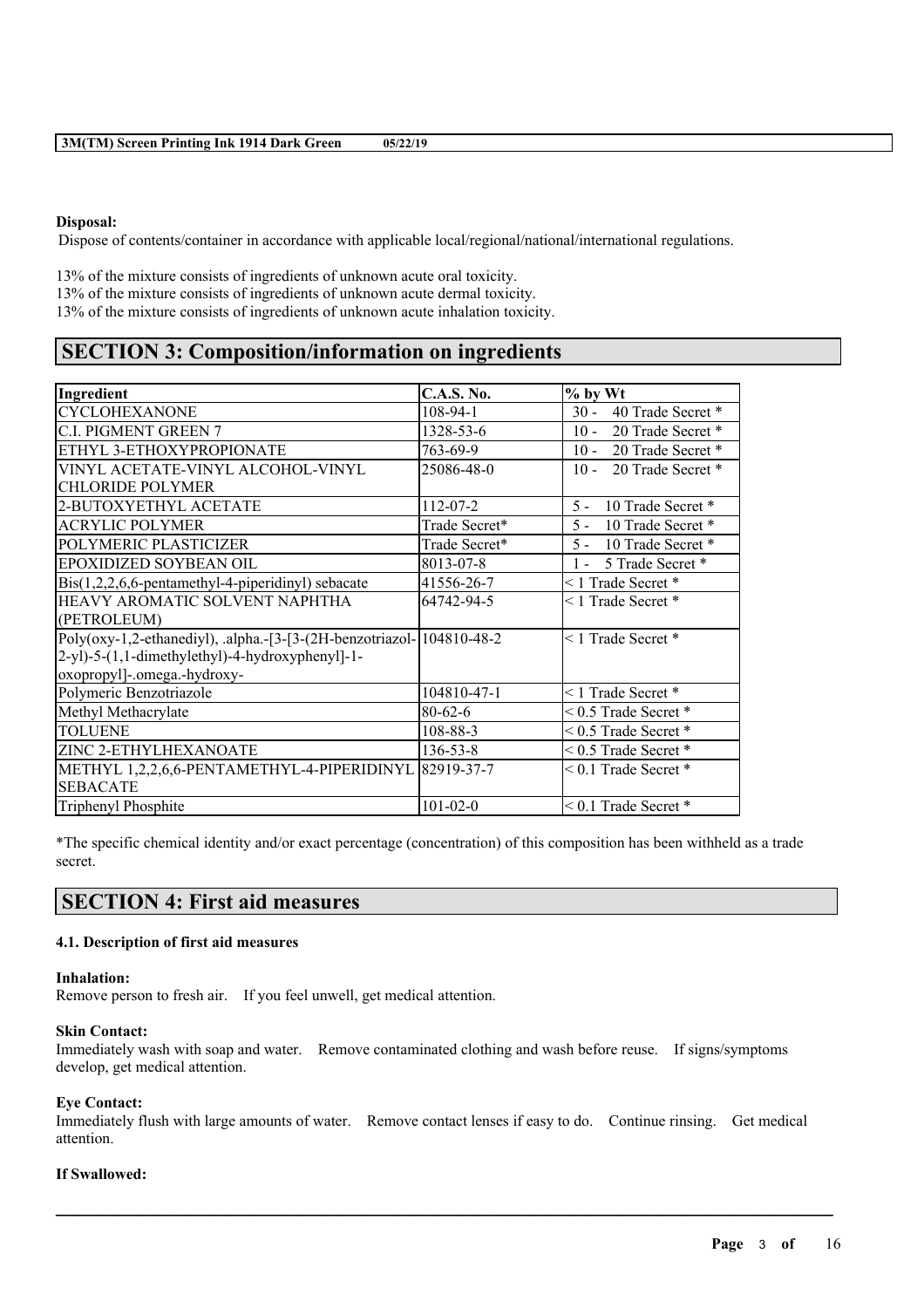Rinse mouth. If you feel unwell, get medical attention.

#### **4.2. Most important symptoms and effects, both acute and delayed**

See Section 11.1. Information on toxicological effects.

# **4.3. Indication of any immediate medical attention and special treatment required**

Not applicable.

# **SECTION 5: Fire-fighting measures**

### **5.1. Suitable extinguishing media**

In case of fire: Use a fire fighting agent suitable for flammable liquids such as dry chemical or carbon dioxide to extinguish.

### **5.2. Special hazards arising from the substance or mixture**

Closed containers exposed to heat from fire may build pressure and explode.

### **Hazardous Decomposition or By-Products**

| <b>Substance</b>   | Condition         |
|--------------------|-------------------|
| Hydrocarbons       | During Combustion |
| Carbon monoxide    | During Combustion |
| Carbon dioxide     | During Combustion |
| Hydrogen Chloride  | During Combustion |
| Oxides of Nitrogen | During Combustion |
|                    |                   |

### **5.3. Special protective actions for fire-fighters**

Water may not effectively extinguish fire; however, it should be used to keep fire-exposed containers and surfaces cool and prevent explosive rupture. Wear full protective clothing, including helmet, self-contained, positive pressure or pressure demand breathing apparatus, bunker coat and pants, bands around arms, waist and legs, face mask, and protective covering for exposed areas of the head.

# **SECTION 6: Accidental release measures**

### **6.1. Personal precautions, protective equipment and emergency procedures**

Evacuate area. Keep away from heat/sparks/open flames/hot surfaces. - No smoking. Use only non-sparking tools. Ventilate the area with fresh air. For large spill, or spills in confined spaces, provide mechanical ventilation to disperse or exhaust vapors, in accordance with good industrial hygiene practice. Warning! A motor could be an ignition source and could cause flammable gases or vapors in the spill area to burn or explode. Refer to other sections of this SDS for information regarding physical and health hazards, respiratory protection, ventilation, and personal protective equipment.

### **6.2. Environmental precautions**

Avoid release to the environment. For larger spills, cover drains and build dikes to prevent entry into sewer systems or bodies of water.

### **6.3. Methods and material for containment and cleaning up**

Contain spill. Cover spill area with a fire-extinguishing foam designed for use on solvents, such as alcohols and acetone, that can dissolve in water. An AR - AFFF type foam is recommended. Working from around the edges of the spill inward, cover with bentonite, vermiculite, or commercially available inorganic absorbent material. Mix in sufficient absorbent until it appears dry. Remember, adding an absorbent material does not remove a physical, health, or environmental hazard. Collect as much of the spilled material as possible using non-sparking tools. Place in a metal container approved for transportation by appropriate authorities. Clean up residue with detergent and water. Seal the container. Dispose of collected material as soon as possible in accordance with applicable local/regional/national/international regulations.

 $\mathcal{L}_\mathcal{L} = \mathcal{L}_\mathcal{L} = \mathcal{L}_\mathcal{L} = \mathcal{L}_\mathcal{L} = \mathcal{L}_\mathcal{L} = \mathcal{L}_\mathcal{L} = \mathcal{L}_\mathcal{L} = \mathcal{L}_\mathcal{L} = \mathcal{L}_\mathcal{L} = \mathcal{L}_\mathcal{L} = \mathcal{L}_\mathcal{L} = \mathcal{L}_\mathcal{L} = \mathcal{L}_\mathcal{L} = \mathcal{L}_\mathcal{L} = \mathcal{L}_\mathcal{L} = \mathcal{L}_\mathcal{L} = \mathcal{L}_\mathcal{L}$ 

# **SECTION 7: Handling and storage**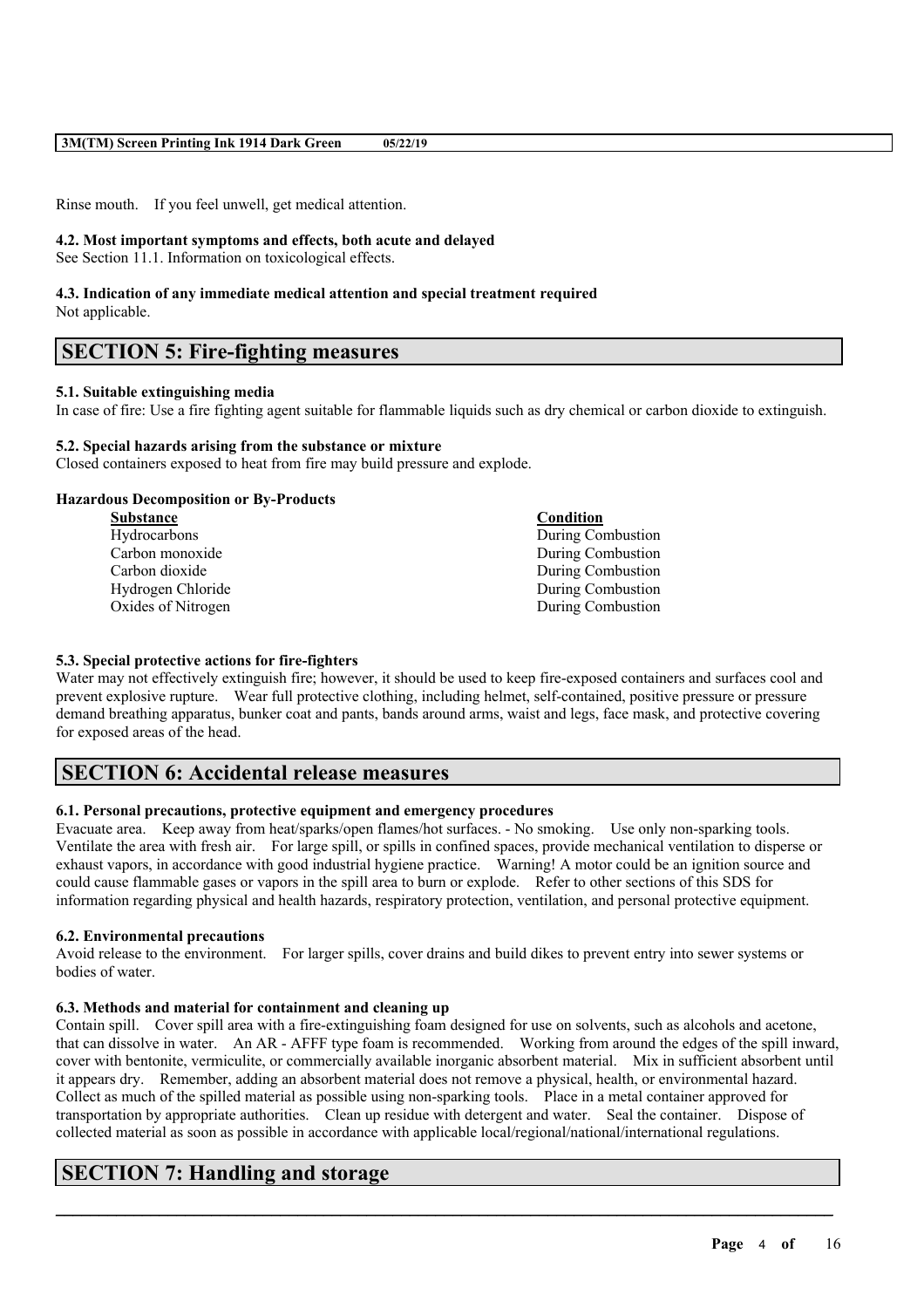### **7.1. Precautions for safe handling**

For industrial/occupational use only. Not for consumer sale or use. Do not handle until all safety precautions have been read and understood. Keep away from heat/sparks/open flames/hot surfaces. - No smoking. Use only non-sparking tools. Take precautionary measures against static discharge. Do not breathe dust/fume/gas/mist/vapors/spray. Do not get in eyes, on skin, or on clothing. Do not eat, drink or smoke when using this product. Wash thoroughly after handling. Contaminated work clothing should not be allowed out of the workplace. Avoid release to the environment. Wash contaminated clothing before reuse. Avoid contact with oxidizing agents (eg. chlorine, chromic acid etc.) Wear low static or properly grounded shoes. Use personal protective equipment (gloves, respirators, etc.) as required. To minimize the risk of ignition, determine applicable electrical classifications for the process using this product and select specific local exhaust ventilation equipment to avoid flammable vapor accumulation. Ground/bond container and receiving equipment if there is potential for static electricity accumulation during transfer.

### **7.2. Conditions for safe storage including any incompatibilities**

Store in a well-ventilated place. Keep container tightly closed. Keep cool. Protect from sunlight. Store away from heat. Store away from acids. Store away from oxidizing agents.

# **SECTION 8: Exposure controls/personal protection**

#### **8.1. Control parameters**

#### **Occupational exposure limits**

If a component is disclosed in section 3 but does not appear in the table below, an occupational exposure limit is not available for the component.

| Ingredient              | <b>C.A.S. No.</b> | Agency       | Limit type                                                            | <b>Additional Comments</b>                              |
|-------------------------|-------------------|--------------|-----------------------------------------------------------------------|---------------------------------------------------------|
| <b>TOLUENE</b>          | 108-88-3          | <b>ACGIH</b> | TWA:20 ppm                                                            | A4: Not class. as human                                 |
|                         |                   |              |                                                                       | carcin                                                  |
| <b>TOLUENE</b>          | 108-88-3          | <b>OSHA</b>  | TWA:200 ppm;CEIL:300 ppm                                              |                                                         |
| <b>CYCLOHEXANONE</b>    | $108-94-1$        | <b>ACGIH</b> | TWA:20 ppm;STEL:50 ppm                                                | A3: Confirmed animal<br>carcin., SKIN                   |
| <b>CYCLOHEXANONE</b>    | $108-94-1$        | <b>OSHA</b>  | $TWA:200$ mg/m $3(50$ ppm $)$                                         |                                                         |
| 2-BUTOXYETHYL ACETATE   | $112 - 07 - 2$    | <b>ACGIH</b> | TWA:20 ppm                                                            | A3: Confirmed animal<br>carcin.                         |
| <b>COPPER COMPOUNDS</b> | 1328-53-6         | <b>ACGIH</b> | TWA(as Cu dust or mist):1<br>$mg/m3$ ; TWA(as Cu, fume): 0.2<br>mg/m3 |                                                         |
| Methyl Methacrylate     | $80 - 62 - 6$     | <b>ACGIH</b> | TWA:50 ppm;STEL:100 ppm                                               | Dermal Sensitizer, A4:<br>Not class. as human<br>carcin |
| Methyl Methacrylate     | $80-62-6$         | <b>OSHA</b>  | $TWA:410$ mg/m $3(100$ ppm)                                           |                                                         |

ACGIH : American Conference of Governmental Industrial Hygienists

AIHA : American Industrial Hygiene Association

CMRG : Chemical Manufacturer's Recommended Guidelines

OSHA : United States Department of Labor - Occupational Safety and Health Administration

TWA: Time-Weighted-Average

STEL: Short Term Exposure Limit

CEIL: Ceiling

#### **8.2. Exposure controls**

#### **8.2.1. Engineering controls**

Use general dilution ventilation and/or local exhaust ventilation to control airborne exposures to below relevant Exposure Limits and/or control dust/fume/gas/mist/vapors/spray. If ventilation is not adequate, use respiratory protection equipment. Use explosion-proof ventilation equipment.

 $\mathcal{L}_\mathcal{L} = \mathcal{L}_\mathcal{L} = \mathcal{L}_\mathcal{L} = \mathcal{L}_\mathcal{L} = \mathcal{L}_\mathcal{L} = \mathcal{L}_\mathcal{L} = \mathcal{L}_\mathcal{L} = \mathcal{L}_\mathcal{L} = \mathcal{L}_\mathcal{L} = \mathcal{L}_\mathcal{L} = \mathcal{L}_\mathcal{L} = \mathcal{L}_\mathcal{L} = \mathcal{L}_\mathcal{L} = \mathcal{L}_\mathcal{L} = \mathcal{L}_\mathcal{L} = \mathcal{L}_\mathcal{L} = \mathcal{L}_\mathcal{L}$ 

#### **8.2.2. Personal protective equipment (PPE)**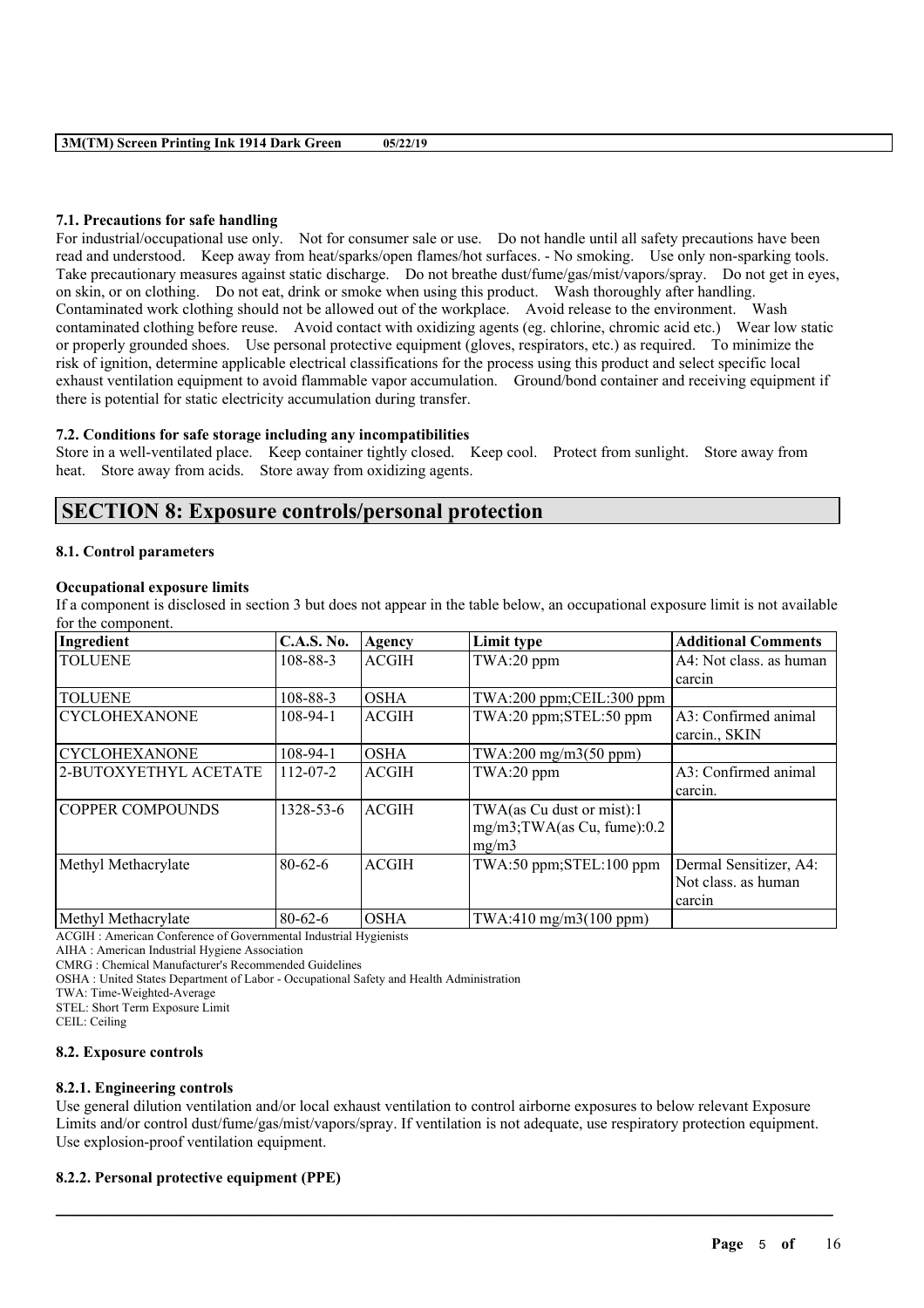#### **Eye/face protection**

Select and use eye/face protection to prevent contact based on the results of an exposure assessment. The following eye/face protection(s) are recommended: Indirect Vented Goggles

#### **Skin/hand protection**

Select and use gloves and/or protective clothing approved to relevant local standards to prevent skin contact based on the results of an exposure assessment. Selection should be based on use factors such as exposure levels, concentration of the substance or mixture, frequency and duration, physical challenges such as temperature extremes, and other use conditions. Consult with your glove and/or protective clothing manufacturer for selection of appropriate compatible gloves/protective clothing. Note: Nitrile gloves may be worn over polymer laminate gloves to improve dexterity. Gloves made from the following material(s) are recommended: Polymer laminate

If this product is used in a manner that presents a higher potential for exposure (eg. spraying, high splash potential etc.), then use of protective coveralls may be necessary. Select and use body protection to prevent contact based on the results of an exposure assessment. The following protective clothing material(s) are recommended: Apron - polymer laminate

#### **Respiratory protection**

An exposure assessment may be needed to decide if a respirator is required. If a respirator is needed, use respirators as part of a full respiratory protection program. Based on the results of the exposure assessment, select from the following respirator type(s) to reduce inhalation exposure:

Half facepiece or full facepiece air-purifying respirator suitable for organic vapors and particulates

For questions about suitability for a specific application, consult with your respirator manufacturer.

# **SECTION 9: Physical and chemical properties**

### **9.1. Information on basic physical and chemical properties**

| <b>General Physical Form:</b>          | Liquid                                                                      |  |
|----------------------------------------|-----------------------------------------------------------------------------|--|
| <b>Specific Physical Form:</b>         | Liquid                                                                      |  |
| Odor, Color, Grade:                    | Solvent Odor, Green Color                                                   |  |
| <b>Odor threshold</b>                  | No Data Available                                                           |  |
| pН                                     | Not Applicable                                                              |  |
| <b>Melting point</b>                   | Not Applicable                                                              |  |
| <b>Boiling Point</b>                   | $>=312$ °F                                                                  |  |
| <b>Flash Point</b>                     | 120 °F [ <i>Test Method</i> :Closed Cup]                                    |  |
| <b>Evaporation rate</b>                | No Data Available                                                           |  |
| Flammability (solid, gas)              | Not Applicable                                                              |  |
| <b>Flammable Limits(LEL)</b>           | $0.5\%$                                                                     |  |
| <b>Flammable Limits(UEL)</b>           | $8.7\%$                                                                     |  |
| <b>Vapor Pressure</b>                  | $\leq$ =3.4 mmHg [@ 20 °C]                                                  |  |
| <b>Vapor Density</b>                   | $>1$ [Ref Std:AIR=1]                                                        |  |
| <b>Density</b>                         | $1.07$ g/ml                                                                 |  |
| <b>Specific Gravity</b>                | 1.07 $[RefStd:WATER=1]$                                                     |  |
| <b>Solubility In Water</b>             | Not Applicable                                                              |  |
| <b>Solubility in Water</b>             | Moderate                                                                    |  |
| Solubility- non-water                  | No Data Available                                                           |  |
| Partition coefficient: n-octanol/water | No Data Available                                                           |  |
| <b>Autoignition temperature</b>        | $>640$ °F                                                                   |  |
| <b>Decomposition temperature</b>       | No Data Available                                                           |  |
| <b>Viscosity</b>                       | 5,000 - 7,000 centipoise [ <i>Test Method</i> : Tested per ASTM<br>protocol |  |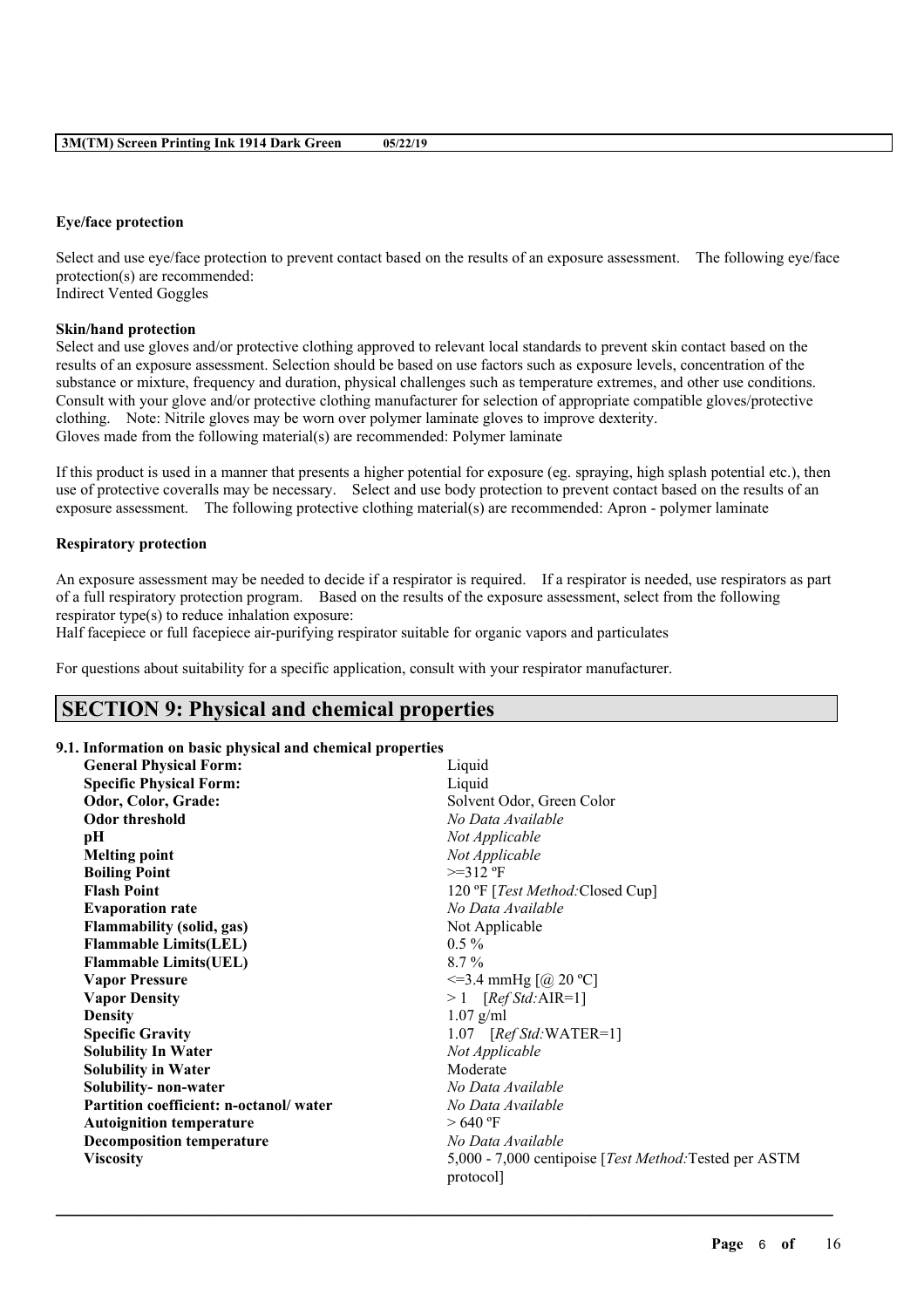**Volatile Organic Compounds** 582 g/l [*Details:*As formulated] **Percent volatile** 50 - 60 % **VOC Less H2O & Exempt Solvents** 582 g/l [*Details:*As formulated]

**Volatile Organic Compounds** 626 g/l [*Details:*After manufacturing thinning] **VOC Less H2O & Exempt Solvents** 626 g/l [*Details:*After manufacturing thinning]

# **SECTION 10: Stability and reactivity**

#### **10.1. Reactivity**

This material may be reactive with certain agents under certain conditions - see the remaining headings in this section.

**10.2. Chemical stability** Stable.

#### **10.3. Possibility of hazardous reactions**

Hazardous polymerization will not occur.

**10.4. Conditions to avoid** Heat Sparks and/or flames

#### **10.5. Incompatible materials** Strong oxidizing agents

#### **10.6. Hazardous decomposition products Substance Condition** None known.

Refer to section 5.2 for hazardous decomposition products during combustion.

# **SECTION 11: Toxicological information**

The information below may not be consistent with the material classification in Section 2 if specific ingredient **classifications are mandated by a competent authority. In addition, toxicological data on ingredients may not be** reflected in the material classification and/or the signs and symptoms of exposure, because an ingredient may be present below the threshold for labeling, an ingredient may not be available for exposure, or the data may not be **relevant to the material as a whole.**

### **11.1. Information on Toxicological effects**

**Signs and Symptoms of Exposure**

Based on test data and/or information on the components, this material may produce the following health effects:

### **Inhalation:**

May be harmful if inhaled.

Respiratory Tract Irritation: Signs/symptoms may include cough, sneezing, nasal discharge, headache, hoarseness, and nose and throat pain.

 $\mathcal{L}_\mathcal{L} = \mathcal{L}_\mathcal{L} = \mathcal{L}_\mathcal{L} = \mathcal{L}_\mathcal{L} = \mathcal{L}_\mathcal{L} = \mathcal{L}_\mathcal{L} = \mathcal{L}_\mathcal{L} = \mathcal{L}_\mathcal{L} = \mathcal{L}_\mathcal{L} = \mathcal{L}_\mathcal{L} = \mathcal{L}_\mathcal{L} = \mathcal{L}_\mathcal{L} = \mathcal{L}_\mathcal{L} = \mathcal{L}_\mathcal{L} = \mathcal{L}_\mathcal{L} = \mathcal{L}_\mathcal{L} = \mathcal{L}_\mathcal{L}$ 

May cause additional health effects (see below).

### **Skin Contact:**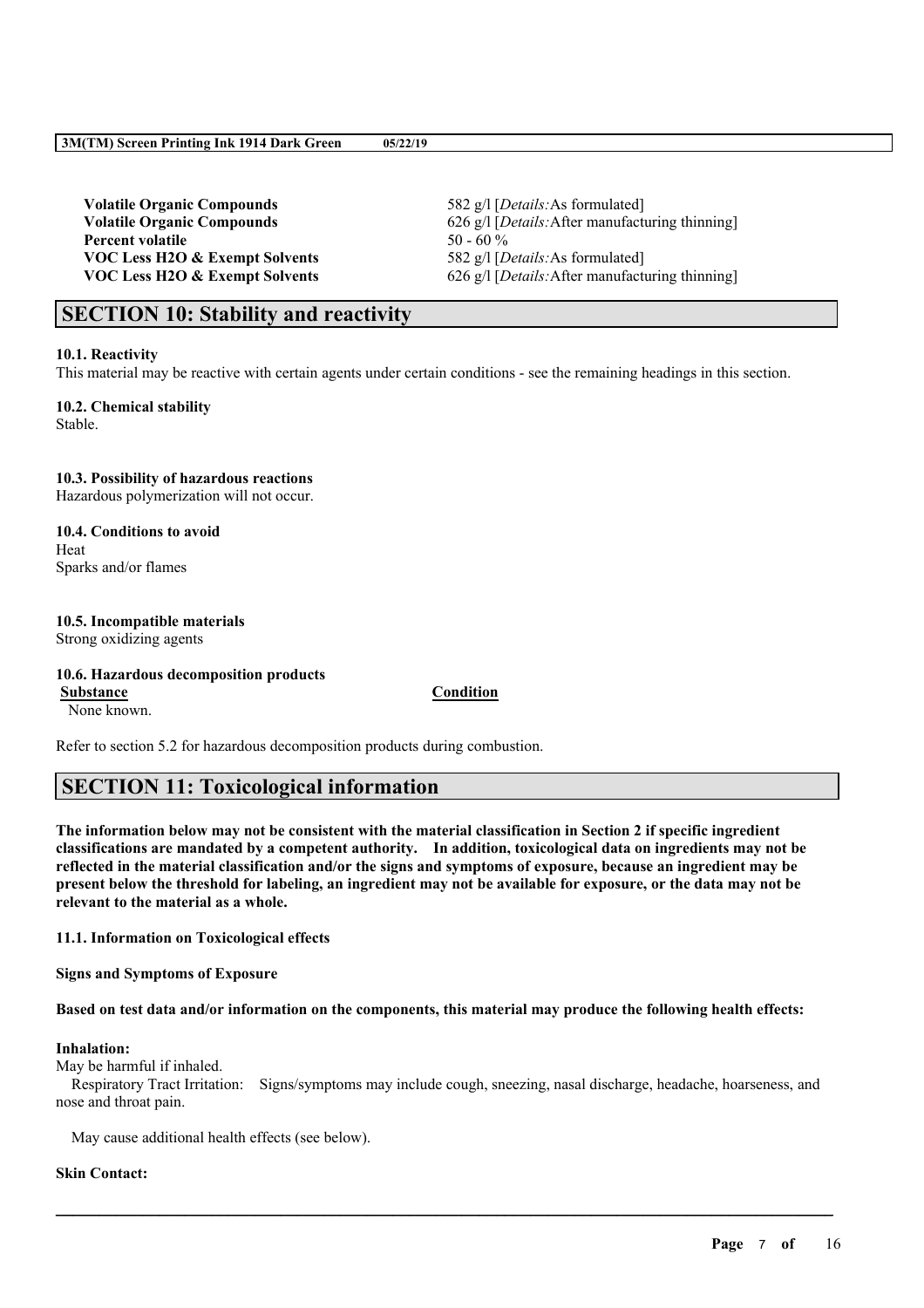May be harmful in contact with skin.

Skin Irritation: Signs/symptoms may include localized redness, swelling, itching, dryness, cracking, blistering, and pain. Allergic Skin Reaction (non-photo induced): Signs/symptoms may include redness, swelling, blistering, and itching.

#### **Eye Contact:**

Severe Eye Irritation: Signs/symptoms may include significant redness, swelling, pain, tearing, cloudy appearance of the cornea, and impaired vision.

#### **Ingestion:**

May be harmful if swallowed.

Gastrointestinal Irritation: Signs/symptoms may include abdominal pain, stomach upset, nausea, vomiting and diarrhea.

May cause additional health effects (see below).

#### **Additional Health Effects:**

#### **Single exposure may cause target organ effects:**

Central Nervous System (CNS) Depression: Signs/symptoms may include headache, dizziness, drowsiness, incoordination, nausea, slowed reaction time, slurred speech, giddiness, and unconsciousness.

#### **Prolonged or repeated exposure may cause target organ effects:**

Blood Effects: Signs/symptoms may include generalized weakness and fatigue, skin pallor, changes in blood clotting time, internal bleeding, and/or hemoglobinemia.

#### **Reproductive/Developmental Toxicity:**

Contains a chemical or chemicals which can cause birth defects or other reproductive harm.

#### **Toxicological Data**

If a component is disclosed in section 3 but does not appear in a table below, either no data are available for that endpoint or the data are not sufficient for classification.

#### **Acute Toxicity**

| <b>Name</b>                                | Route       | <b>Species</b> | Value                                                |
|--------------------------------------------|-------------|----------------|------------------------------------------------------|
| Overall product                            | Dermal      |                | No data available; calculated ATE2,000 - 5,000 mg/kg |
| Overall product                            | Inhalation- |                | No data available; calculated ATE20 - 50 mg/l        |
|                                            | Vapor(4 hr) |                |                                                      |
| Overall product                            | Ingestion   |                | No data available; calculated ATE2,000 - 5,000 mg/kg |
| <b>CYCLOHEXANONE</b>                       | Dermal      | Rabbit         | LD50 >794, <3160 mg/kg                               |
| <b>CYCLOHEXANONE</b>                       | Inhalation- | Rat            | $LC50 > 6.2$ mg/l                                    |
|                                            | Vapor (4    |                |                                                      |
|                                            | hours)      |                |                                                      |
| <b>CYCLOHEXANONE</b>                       | Ingestion   | Rat            | LD50<br>$1,296$ mg/kg                                |
| ETHYL 3-ETHOXYPROPIONATE                   | Dermal      | Rabbit         | LD50 $4,080$ mg/kg                                   |
| ETHYL 3-ETHOXYPROPIONATE                   | Inhalation- | Rat            | $LC50 > 14.4$ mg/l                                   |
|                                            | Vapor (4    |                |                                                      |
|                                            | hours)      |                |                                                      |
| ETHYL 3-ETHOXYPROPIONATE                   | Ingestion   | Rat            | LD50 $3,200$ mg/kg                                   |
| <b>C.I. PIGMENT GREEN 7</b>                | Dermal      |                | LD50 estimated to be $>$ 5,000 mg/kg                 |
| <b>C.I. PIGMENT GREEN 7</b>                | Ingestion   | Rat            | $LD50 > 5,000$ mg/kg                                 |
| VINYL ACETATE-VINYL ALCOHOL-VINYL CHLORIDE | Dermal      | Rabbit         | $LD50 > 8,000$ mg/kg                                 |
| <b>POLYMER</b>                             |             |                |                                                      |
| VINYL ACETATE-VINYL ALCOHOL-VINYL CHLORIDE | Ingestion   | Rat            | $LD50 > 8,000$ mg/kg                                 |
| <b>POLYMER</b>                             |             |                |                                                      |
| 2-BUTOXYETHYL ACETATE                      | Inhalation- | official       | LC50 estimated to be $10 - 20$ mg/l                  |
|                                            | Vapor       | classifica     |                                                      |
|                                            |             | tion           |                                                      |
| 2-BUTOXYETHYL ACETATE                      | Dermal      | Rabbit         | $LD50 > 4,766$ mg/kg                                 |
| 2-BUTOXYETHYL ACETATE                      | Ingestion   | Rat            | LD50 2,400 mg/kg                                     |
| EPOXIDIZED SOYBEAN OIL                     | Dermal      | Rabbit         | $LD50 > 20,000$ mg/kg                                |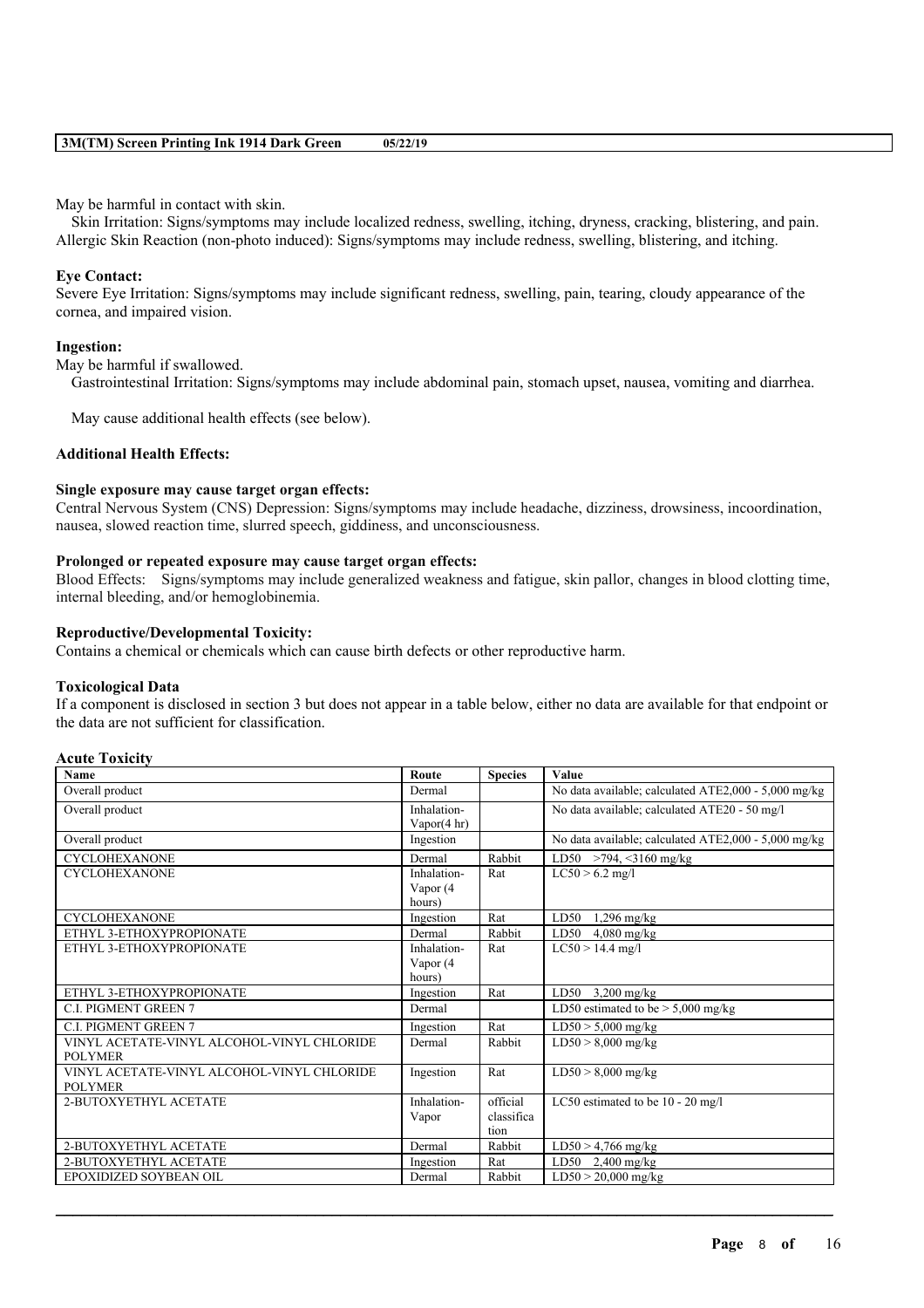| EPOXIDIZED SOYBEAN OIL                                            | Ingestion   | Rat    | $LD50 > 5,000$ mg/kg                       |
|-------------------------------------------------------------------|-------------|--------|--------------------------------------------|
| Poly(oxy-1,2-ethanediyl), .alpha.-[3-[3-(2H-benzotriazol-2-yl)-5- | Dermal      | Rat    | $LD50 > 2,000$ mg/kg                       |
| (1,1-dimethylethyl)-4-hydroxyphenyl]-1-oxopropyl]-.omega.-        |             |        |                                            |
| hydroxy-                                                          |             |        |                                            |
| Poly(oxy-1,2-ethanediyl), .alpha.-[3-[3-(2H-benzotriazol-2-yl)-5- | Inhalation- | Rat    | $LC50 > 5.8$ mg/l                          |
| (1,1-dimethylethyl)-4-hydroxyphenyl]-1-oxopropyl]-.omega.-        | Dust/Mist   |        |                                            |
| hydroxy-                                                          | (4 hours)   |        |                                            |
| Poly(oxy-1,2-ethanediyl), .alpha.-[3-[3-(2H-benzotriazol-2-yl)-5- | Ingestion   | Rat    | $LD50 > 5,000$ mg/kg                       |
| $(1,1$ -dimethylethyl)-4-hydroxyphenyl]-1-oxopropyl]-.omega.-     |             |        |                                            |
| hydroxy-                                                          |             |        |                                            |
| Polymeric Benzotriazole                                           | Dermal      | Rat    | $LD50 > 2,000$ mg/kg                       |
| Polymeric Benzotriazole                                           | Inhalation- | Rat    | $LC50 > 5.8$ mg/l                          |
|                                                                   | Dust/Mist   |        |                                            |
|                                                                   | (4 hours)   |        |                                            |
| Polymeric Benzotriazole                                           | Ingestion   | Rat    | $LD50 > 5,000$ mg/kg                       |
| HEAVY AROMATIC SOLVENT NAPHTHA (PETROLEUM)                        | Dermal      | Rabbit | $LD50 > 2,000$ mg/kg                       |
| HEAVY AROMATIC SOLVENT NAPHTHA (PETROLEUM)                        | Ingestion   | Rat    | $LD50 > 5,000$ mg/kg                       |
| $\text{Bis}(1,2,2,6,6\text{-pentamethyl-4-piperidinyl})$ sebacate | Dermal      |        | LD50 estimated to be 2,000 - 5,000 mg/kg   |
| $\text{Bis}(1,2,2,6,6\text{-pentamethyl-4-piperidiny!)}$ sebacate | Ingestion   | Rat    | LD50 3,125 mg/kg                           |
| <b>TOLUENE</b>                                                    | Dermal      | Rat    | LD50 12,000 mg/kg                          |
| <b>TOLUENE</b>                                                    | Inhalation- | Rat    | $LC50$ 30 mg/l                             |
|                                                                   | Vapor (4    |        |                                            |
|                                                                   | hours)      |        |                                            |
| <b>TOLUENE</b>                                                    | Ingestion   | Rat    | LD50 5,550 mg/kg                           |
| ZINC 2-ETHYLHEXANOATE                                             | Dermal      |        | LD50 estimated to be $> 5,000$ mg/kg       |
| ZINC 2-ETHYLHEXANOATE                                             | Ingestion   | Rat    | $LD50 > 5,000$ mg/kg                       |
| Methyl Methacrylate                                               | Dermal      | Rabbit | $LD50 > 5,000$ mg/kg                       |
| Methyl Methacrylate                                               | Inhalation- | Rat    | $LC50$ 29 mg/l                             |
|                                                                   | Vapor (4    |        |                                            |
|                                                                   | hours)      |        |                                            |
| Methyl Methacrylate                                               | Ingestion   | Rat    | LD50 7,900 mg/kg                           |
| METHYL 1,2,2,6,6-PENTAMETHYL-4-PIPERIDINYL                        | Dermal      |        | LD50 estimated to be $2,000 - 5,000$ mg/kg |
| <b>SEBACATE</b>                                                   |             |        |                                            |
| METHYL 1,2,2,6,6-PENTAMETHYL-4-PIPERIDINYL                        | Ingestion   | Rat    | LD50 3,125 mg/kg                           |
| <b>SEBACATE</b>                                                   |             |        |                                            |
| Triphenyl Phosphite                                               | Dermal      | Rabbit | $LD50 > 2,000$ mg/kg                       |
| Triphenyl Phosphite                                               | Inhalation- | Rat    | $LC50 > 1.7$ mg/l                          |
|                                                                   | Dust/Mist   |        |                                            |
|                                                                   | (4 hours)   |        |                                            |
| Triphenyl Phosphite                                               | Ingestion   | Rat    | LD50 $1,590$ mg/kg                         |

 $\overline{ATE}$  = acute toxicity estimate

## **Skin Corrosion/Irritation**

| <b>Name</b>                                                            | <b>Species</b> | <b>Value</b>              |
|------------------------------------------------------------------------|----------------|---------------------------|
| <b>CYCLOHEXANONE</b>                                                   | Rabbit         | Irritant                  |
|                                                                        |                |                           |
| ETHYL 3-ETHOXYPROPIONATE                                               | Rabbit         | No significant irritation |
| <b>C.I. PIGMENT GREEN 7</b>                                            | Rabbit         | No significant irritation |
| VINYL ACETATE-VINYL ALCOHOL-VINYL CHLORIDE POLYMER                     | Professio      | No significant irritation |
|                                                                        | nal            |                           |
|                                                                        | judgeme        |                           |
|                                                                        | nt             |                           |
| 2-BUTOXYETHYL ACETATE                                                  | Rabbit         | Minimal irritation        |
| EPOXIDIZED SOYBEAN OIL                                                 | Rabbit         | No significant irritation |
| Poly(oxy-1,2-ethanediyl), .alpha.-[3-[3-(2H-benzotriazol-2-yl)-5-(1,1- | Rabbit         | No significant irritation |
| dimethylethyl)-4-hydroxyphenyl]-1-oxopropyl]-.omega.-hydroxy-          |                |                           |
| Polymeric Benzotriazole                                                | Rabbit         | No significant irritation |
| HEAVY AROMATIC SOLVENT NAPHTHA (PETROLEUM)                             | Rabbit         | Irritant                  |
| $\text{Bis}(1,2,2,6,6\text{-pentamethyl-4-piperidinyl})$ sebacate      | Rabbit         | No significant irritation |
| <b>TOLUENE</b>                                                         | Rabbit         | Irritant                  |
| ZINC 2-ETHYLHEXANOATE                                                  | Rabbit         | Mild irritant             |
| Methyl Methacrylate                                                    | Human          | Mild irritant             |
|                                                                        | and            |                           |
|                                                                        | animal         |                           |
| METHYL 1,2,2,6,6-PENTAMETHYL-4-PIPERIDINYL SEBACATE                    | Rabbit         | No significant irritation |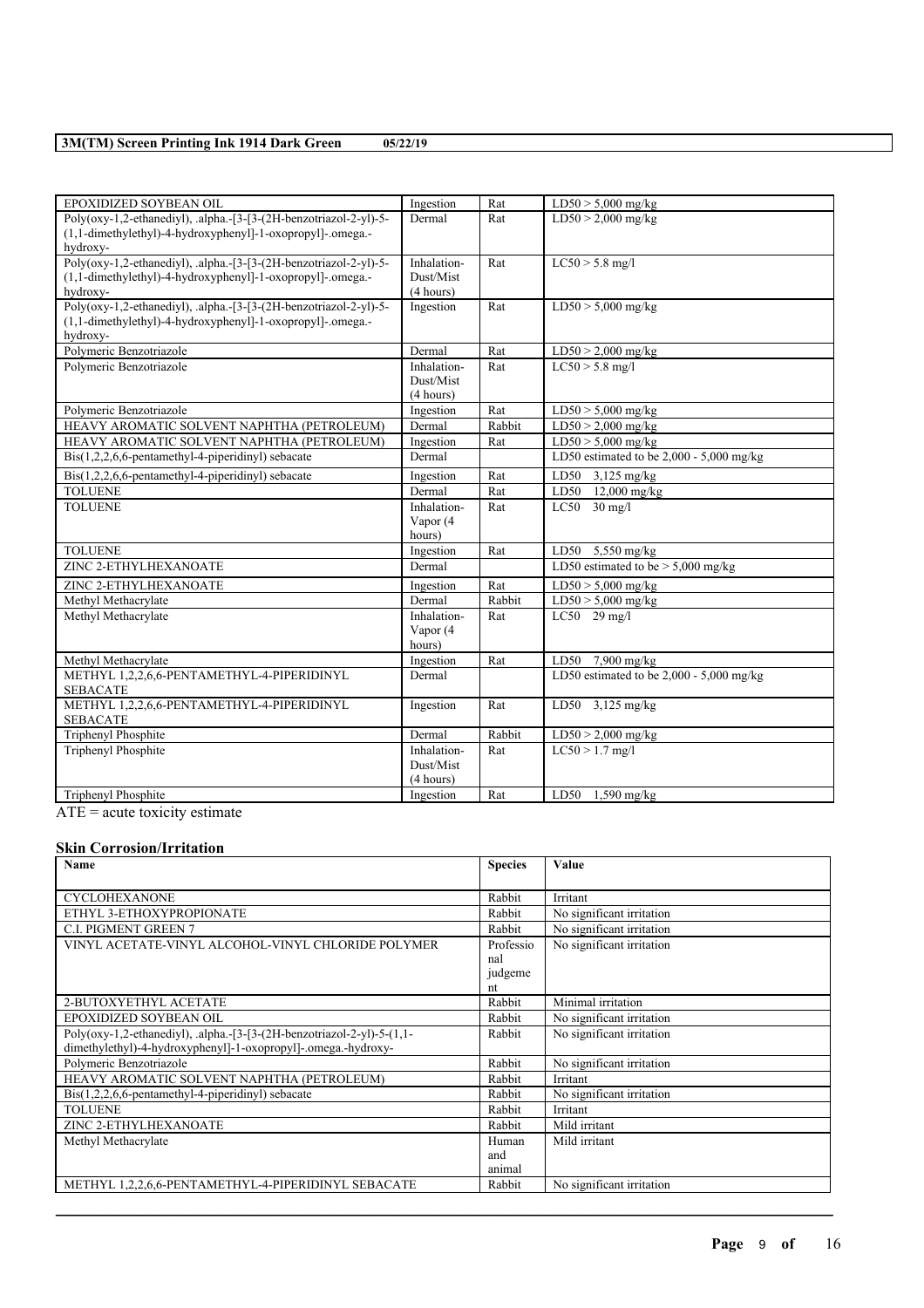| $\sim$<br>Phosphite<br>rinheny. | Rabbit | <u>Irritant</u> |
|---------------------------------|--------|-----------------|
|                                 |        |                 |

## **Serious Eye Damage/Irritation**

| <b>Name</b>                                                            | <b>Species</b> | <b>Value</b>              |
|------------------------------------------------------------------------|----------------|---------------------------|
|                                                                        |                |                           |
| <b>CYCLOHEXANONE</b>                                                   | Rabbit         | Severe irritant           |
| ETHYL 3-ETHOXYPROPIONATE                                               | Rabbit         | Mild irritant             |
| <b>C.I. PIGMENT GREEN 7</b>                                            | Rabbit         | No significant irritation |
| VINYL ACETATE-VINYL ALCOHOL-VINYL CHLORIDE POLYMER                     | Professio      | No significant irritation |
|                                                                        | nal            |                           |
|                                                                        | judgeme        |                           |
|                                                                        | nt             |                           |
| 2-BUTOXYETHYL ACETATE                                                  | Rabbit         | Mild irritant             |
| EPOXIDIZED SOYBEAN OIL                                                 | Rabbit         | No significant irritation |
| Poly(oxy-1,2-ethanediyl), .alpha.-[3-[3-(2H-benzotriazol-2-yl)-5-(1,1- | Rabbit         | No significant irritation |
| dimethylethyl)-4-hydroxyphenyl]-1-oxopropyl]-.omega.-hydroxy-          |                |                           |
| Polymeric Benzotriazole                                                | Rabbit         | No significant irritation |
| HEAVY AROMATIC SOLVENT NAPHTHA (PETROLEUM)                             | Rabbit         | Mild irritant             |
| $\text{Bis}(1,2,2,6,6\text{-pentamethyl-4-piperidiny})$ sebacate       | Rabbit         | No significant irritation |
| <b>TOLUENE</b>                                                         | Rabbit         | Moderate irritant         |
| ZINC 2-ETHYLHEXANOATE                                                  | Rabbit         | Severe irritant           |
| Methyl Methacrylate                                                    | Rabbit         | Moderate irritant         |
| METHYL 1,2,2,6,6-PENTAMETHYL-4-PIPERIDINYL SEBACATE                    | Rabbit         | No significant irritation |
| Triphenyl Phosphite                                                    | Rabbit         | Moderate irritant         |

## **Skin Sensitization**

| Name                                                                   | <b>Species</b> | Value          |
|------------------------------------------------------------------------|----------------|----------------|
| <b>CYCLOHEXANONE</b>                                                   | Guinea         | Not classified |
|                                                                        | pig            |                |
| ETHYL 3-ETHOXYPROPIONATE                                               | Guinea         | Not classified |
|                                                                        | pig            |                |
| <b>C.I. PIGMENT GREEN 7</b>                                            | Guinea         | Not classified |
|                                                                        | pig            |                |
| EPOXIDIZED SOYBEAN OIL                                                 | Guinea         | Not classified |
|                                                                        | pig            |                |
| Poly(oxy-1,2-ethanediyl), .alpha.-[3-[3-(2H-benzotriazol-2-yl)-5-(1,1- | Guinea         | Sensitizing    |
| dimethylethyl)-4-hydroxyphenyl]-1-oxopropyl]-.omega.-hydroxy-          | pig            |                |
| Polymeric Benzotriazole                                                | Guinea         | Sensitizing    |
|                                                                        | pig            |                |
| HEAVY AROMATIC SOLVENT NAPHTHA (PETROLEUM)                             | Guinea         | Not classified |
|                                                                        | pig            |                |
| $\text{Bis}(1,2,2,6,6\text{-pentamethyl-4-piperidiny})$ sebacate       | Guinea         | Sensitizing    |
|                                                                        | pig            |                |
| <b>TOLUENE</b>                                                         | Guinea         | Not classified |
|                                                                        | pig            |                |
| Methyl Methacrylate                                                    | Human          | Sensitizing    |
|                                                                        | and            |                |
|                                                                        | animal         |                |
| METHYL 1,2,2,6,6-PENTAMETHYL-4-PIPERIDINYL SEBACATE                    | Guinea         | Sensitizing    |
|                                                                        | pig            |                |
| Triphenyl Phosphite                                                    | Mouse          | Sensitizing    |

#### **Respiratory Sensitization**

| $\mathbf{r}$<br>Name       | <b>Species</b> | Value                    |
|----------------------------|----------------|--------------------------|
| l Methacrylate<br>Methyl " | Human          | $\sim$<br>Not classified |

## **Germ Cell Mutagenicity**

| <b>Name</b>          | Route    | Value                                                                           |
|----------------------|----------|---------------------------------------------------------------------------------|
| <b>CYCLOHEXANONE</b> | In vivo  | Not mutagenic                                                                   |
| CYCLOHEXANONE        | In Vitro | Some positive data exist, but the data are not<br>sufficient for classification |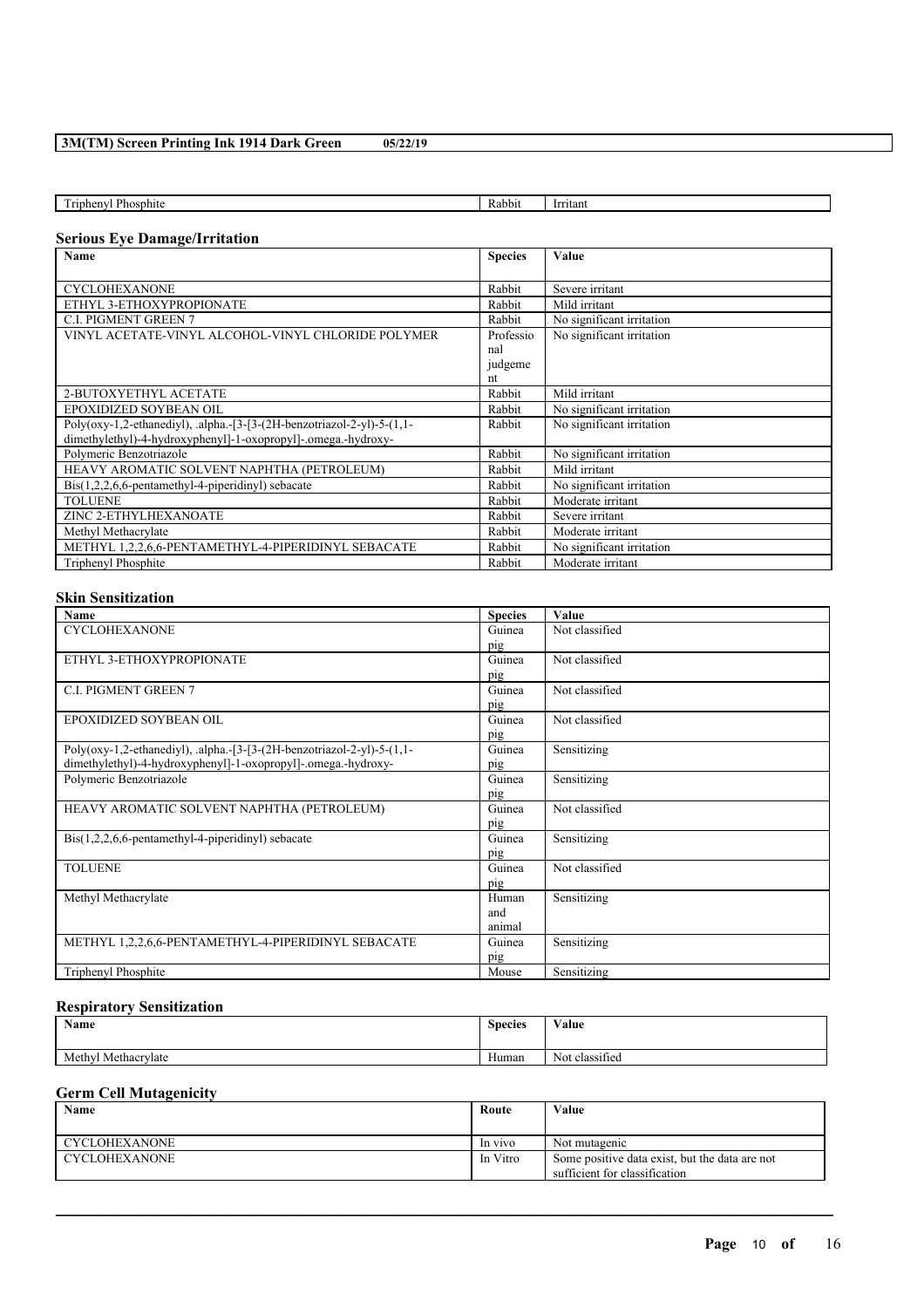| ETHYL 3-ETHOXYPROPIONATE                                                  | In Vitro |                                                |
|---------------------------------------------------------------------------|----------|------------------------------------------------|
|                                                                           |          | Not mutagenic                                  |
| <b>C.I. PIGMENT GREEN 7</b>                                               | In Vitro | Some positive data exist, but the data are not |
|                                                                           |          | sufficient for classification                  |
| EPOXIDIZED SOYBEAN OIL                                                    | In Vitro | Not mutagenic                                  |
| $\text{Bis}(1,2,2,6,6\text{-pentamethyl-4-piperidiny!) \text{ sebacate}}$ | In Vitro | Not mutagenic                                  |
| <b>TOLUENE</b>                                                            | In Vitro | Not mutagenic                                  |
| <b>TOLUENE</b>                                                            | In vivo  | Not mutagenic                                  |
| Methyl Methacrylate                                                       | In vivo  | Not mutagenic                                  |
| Methyl Methacrylate                                                       | In Vitro | Some positive data exist, but the data are not |
|                                                                           |          | sufficient for classification                  |
| METHYL 1,2,2,6,6-PENTAMETHYL-4-PIPERIDINYL SEBACATE                       | In Vitro | Not mutagenic                                  |

# **Carcinogenicity**

| Name                                       | Route      | <b>Species</b> | Value                                                                           |
|--------------------------------------------|------------|----------------|---------------------------------------------------------------------------------|
| <b>CYCLOHEXANONE</b>                       | Ingestion  | Multiple       | Some positive data exist, but the data are not                                  |
|                                            |            | animal         | sufficient for classification                                                   |
|                                            |            | species        |                                                                                 |
| EPOXIDIZED SOYBEAN OIL                     | Ingestion  | Rat            | Not carcinogenic                                                                |
| HEAVY AROMATIC SOLVENT NAPHTHA (PETROLEUM) | Dermal     | Mouse          | Some positive data exist, but the data are not<br>sufficient for classification |
| <b>TOLUENE</b>                             | Dermal     | Mouse          | Some positive data exist, but the data are not<br>sufficient for classification |
| <b>TOLUENE</b>                             | Ingestion  | Rat            | Some positive data exist, but the data are not<br>sufficient for classification |
| <b>TOLUENE</b>                             | Inhalation | Mouse          | Some positive data exist, but the data are not<br>sufficient for classification |
| Methyl Methacrylate                        | Ingestion  | Rat            | Not carcinogenic                                                                |
| Methyl Methacrylate                        | Inhalation | Human          | Not carcinogenic                                                                |
|                                            |            | and            |                                                                                 |
|                                            |            | animal         |                                                                                 |

## **Reproductive Toxicity**

## **Reproductive and/or Developmental Effects**

| Name                   | Route      | Value                                  | <b>Species</b> | <b>Test Result</b>              | <b>Exposure</b><br><b>Duration</b> |
|------------------------|------------|----------------------------------------|----------------|---------------------------------|------------------------------------|
| <b>CYCLOHEXANONE</b>   | Inhalation | Not classified for female reproduction | Rat            | NOAEL <sub>4</sub><br>mg/l      | 2 generation                       |
| <b>CYCLOHEXANONE</b>   | Inhalation | Not classified for male reproduction   | Rat            | <b>NOAEL 2</b><br>mg/l          | 2 generation                       |
| <b>CYCLOHEXANONE</b>   | Ingestion  | Not classified for development         | Mouse          | <b>LOAEL 1,100</b><br>mg/kg/day | during<br>organogenesi<br>S        |
| <b>CYCLOHEXANONE</b>   | Inhalation | Not classified for development         | Rat            | <b>NOAEL 2</b><br>mg/l          | 2 generation                       |
| EPOXIDIZED SOYBEAN OIL | Ingestion  | Not classified for female reproduction | Rat            | <b>NOAEL 1,000</b><br>mg/kg/day | 1 generation                       |
| EPOXIDIZED SOYBEAN OIL | Ingestion  | Not classified for male reproduction   | Rat            | <b>NOAEL 1,000</b><br>mg/kg/day | 1 generation                       |
| EPOXIDIZED SOYBEAN OIL | Ingestion  | Not classified for development         | Rat            | <b>NOAEL 1.000</b><br>mg/kg/day | 1 generation                       |
| <b>TOLUENE</b>         | Inhalation | Not classified for female reproduction | Human          | <b>NOAEL Not</b><br>available   | occupational<br>exposure           |
| <b>TOLUENE</b>         | Inhalation | Not classified for male reproduction   | Rat            | <b>NOAEL 2.3</b><br>mg/l        | 1 generation                       |
| <b>TOLUENE</b>         | Ingestion  | Toxic to development                   | Rat            | <b>LOAEL 520</b><br>mg/kg/day   | during<br>gestation                |
| <b>TOLUENE</b>         | Inhalation | Toxic to development                   | Human          | <b>NOAEL Not</b><br>available   | poisoning<br>and/or abuse          |
| ZINC 2-ETHYLHEXANOATE  | Ingestion  | Toxic to female reproduction           | Rat            | <b>NOAEL 300</b><br>mg/kg/day   | 1 generation                       |
| ZINC 2-ETHYLHEXANOATE  | Ingestion  | Toxic to male reproduction             | Rat            | <b>NOAEL 300</b><br>mg/kg/day   | 1 generation                       |
| ZINC 2-ETHYLHEXANOATE  | Ingestion  | Toxic to development                   | Rat            | <b>NOAEL 100</b><br>mg/kg/day   | 1 generation                       |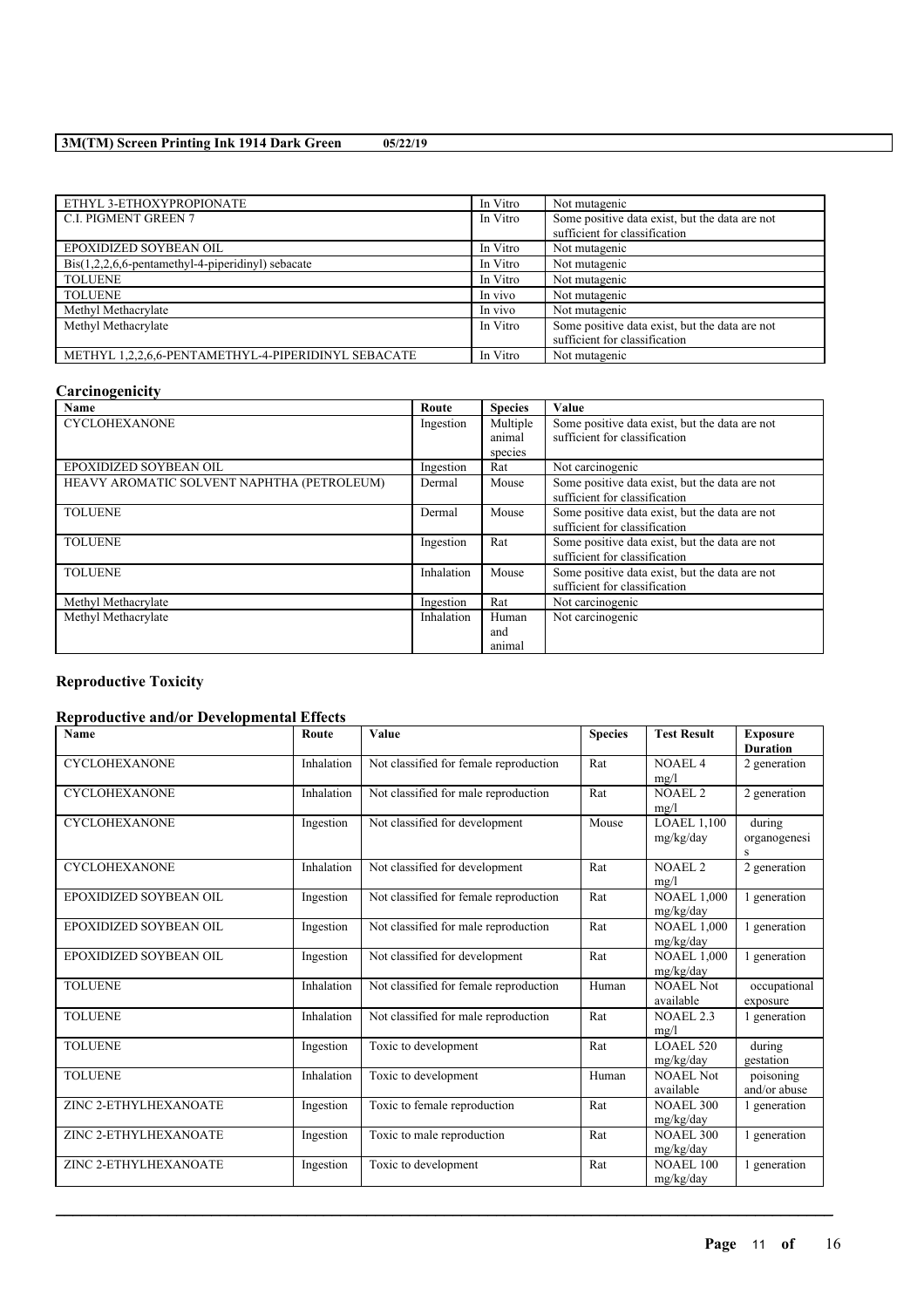| Methyl Methacrylate | Inhalation | Not classified for male reproduction | Mouse | <b>NOAEL 36.9</b><br>mg/ |                        |
|---------------------|------------|--------------------------------------|-------|--------------------------|------------------------|
| Methyl Methacrylate | Inhalation | Not classified for development       | Rat   | NOAEL 8.3<br>mg/l        | during<br>organogenesi |

# **Target Organ(s)**

## **Specific Target Organ Toxicity - single exposure**

| Name                                                           | Route      | <b>Target Organ(s)</b>                                                                                                                             | Value                                                                              | <b>Species</b>                    | <b>Test Result</b>            | <b>Exposure</b><br><b>Duration</b> |
|----------------------------------------------------------------|------------|----------------------------------------------------------------------------------------------------------------------------------------------------|------------------------------------------------------------------------------------|-----------------------------------|-------------------------------|------------------------------------|
| <b>CYCLOHEXANONE</b>                                           | Inhalation | central nervous<br>system depression                                                                                                               | May cause drowsiness or<br>dizziness                                               | Guinea<br>pig                     | LOAEL 16.1<br>mg/l            | 6 hours                            |
| <b>CYCLOHEXANONE</b>                                           | Inhalation | respiratory irritation                                                                                                                             | Some positive data exist, but the<br>data are not sufficient for<br>classification | Human                             | <b>NOAEL Not</b><br>available |                                    |
| <b>CYCLOHEXANONE</b>                                           | Ingestion  | central nervous<br>system depression                                                                                                               | May cause drowsiness or<br>dizziness                                               | Professio<br>nal<br>judgeme<br>nt | <b>NOAEL Not</b><br>available |                                    |
| 2-BUTOXYETHYL<br><b>ACETATE</b>                                | Dermal     | kidney and/or<br>bladder                                                                                                                           | Not classified                                                                     | Rabbit                            | <b>NOAEL Not</b><br>available | 24 hours                           |
| 2-BUTOXYETHYL<br><b>ACETATE</b>                                | Dermal     | blood                                                                                                                                              | Not classified                                                                     | Rabbit                            | <b>LOAEL</b><br>3,191 mg/kg   | 24 hours                           |
| 2-BUTOXYETHYL<br><b>ACETATE</b>                                | Dermal     | heart   endocrine<br>system  <br>hematoppoitic<br>system   liver  <br>nervous system                                                               | Not classified                                                                     | Rabbit                            | <b>NOAEL</b><br>10,000 mg/kg  | 24 hours                           |
| 2-BUTOXYETHYL<br><b>ACETATE</b>                                | Inhalation | central nervous<br>system depression                                                                                                               | Some positive data exist, but the<br>data are not sufficient for<br>classification | similar<br>compoun<br>ds          | <b>NOAEL Not</b><br>available |                                    |
| 2-BUTOXYETHYL<br><b>ACETATE</b>                                | Inhalation | blood   heart  <br>endocrine system  <br>hematoppoitic<br>system   liver  <br>nervous system  <br>kidney and/or<br>bladder   respiratory<br>system | Not classified                                                                     | Multiple<br>animal<br>species     | <b>NOAEL 2.6</b><br>mg/l      | 4 hours                            |
| 2-BUTOXYETHYL<br><b>ACETATE</b>                                | Ingestion  | blood                                                                                                                                              | Some positive data exist, but the<br>data are not sufficient for<br>classification | Rat                               | <b>LOAEL</b><br>2,400 mg/kg   | not applicable                     |
| 2-BUTOXYETHYL<br><b>ACETATE</b>                                | Ingestion  | hematoppoitic<br>system                                                                                                                            | Not classified                                                                     | Rat                               | <b>NOAEL</b><br>2,400 mg/kg   | not applicable                     |
| 2-BUTOXYETHYL<br><b>ACETATE</b>                                | Ingestion  | kidney and/or<br>bladder                                                                                                                           | Not classified                                                                     | Rat                               | <b>LOAEL</b><br>$2,400$ mg/kg | not applicable                     |
| 2-BUTOXYETHYL<br><b>ACETATE</b>                                | Ingestion  | heart   liver  <br>nervous system                                                                                                                  | Not classified                                                                     | Rat                               | <b>NOAEL</b><br>$3,000$ mg/kg | not applicable                     |
| <b>HEAVY AROMATIC</b><br><b>SOLVENT NAPHTHA</b><br>(PETROLEUM) | Inhalation | central nervous<br>system depression                                                                                                               | May cause drowsiness or<br>dizziness                                               | Human<br>and<br>animal            | <b>NOAEL Not</b><br>available |                                    |
| <b>HEAVY AROMATIC</b><br>SOLVENT NAPHTHA<br>(PETROLEUM)        | Inhalation | respiratory irritation                                                                                                                             | Some positive data exist, but the<br>data are not sufficient for<br>classification | Professio<br>nal<br>judgeme<br>nt | <b>NOAEL Not</b><br>available |                                    |
| <b>HEAVY AROMATIC</b><br>SOLVENT NAPHTHA<br>(PETROLEUM)        | Ingestion  | central nervous<br>system depression                                                                                                               | May cause drowsiness or<br>dizziness                                               | Professio<br>nal<br>judgeme<br>nt | NOAEL Not<br>available        |                                    |
| <b>TOLUENE</b>                                                 | Inhalation | central nervous<br>system depression                                                                                                               | May cause drowsiness or<br>dizziness                                               | Human                             | <b>NOAEL Not</b><br>available |                                    |
| <b>TOLUENE</b>                                                 | Inhalation | respiratory irritation                                                                                                                             | Some positive data exist, but the<br>data are not sufficient for<br>classification | Human                             | <b>NOAEL Not</b><br>available |                                    |
| <b>TOLUENE</b>                                                 | Inhalation | immune system                                                                                                                                      | Not classified                                                                     | Mouse                             | <b>NOAEL</b><br>$0.004$ mg/l  | 3 hours                            |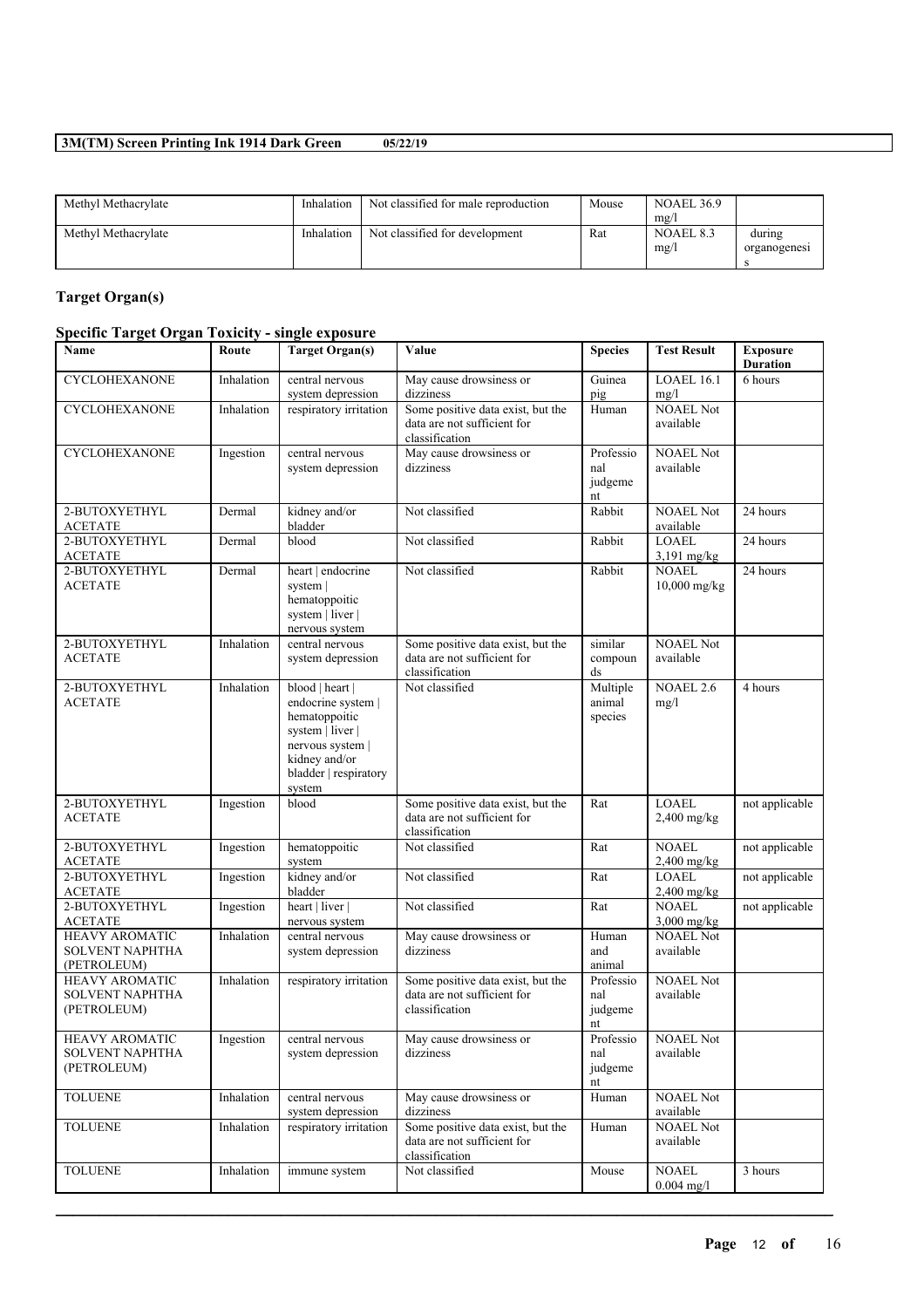| <b>TOLUENE</b>      | Ingestion  | central nervous        | May cause drowsiness or           | Human   | <b>NOAEL Not</b> | poisoning    |
|---------------------|------------|------------------------|-----------------------------------|---------|------------------|--------------|
|                     |            | system depression      | dizziness                         |         | available        | and/or abuse |
| $ZINC 2-$           | Inhalation | respiratory irritation | Some positive data exist, but the | similar | NOAEL not        |              |
| ETHYLHEXANOATE      |            |                        | data are not sufficient for       | health  | available        |              |
|                     |            |                        | classification                    | hazards |                  |              |
| Methyl Methacrylate | Inhalation | respiratory irritation | May cause respiratory irritation  | Human   | <b>NOAEL Not</b> | occupational |
|                     |            |                        |                                   |         | available        | exposure     |

# **Specific Target Organ Toxicity - repeated exposure**

| Name                                            | Route      | <b>Target Organ(s)</b>                                                                                       | Value                                                                              | <b>Species</b>                | <b>Test Result</b>                 | <b>Exposure</b><br><b>Duration</b> |
|-------------------------------------------------|------------|--------------------------------------------------------------------------------------------------------------|------------------------------------------------------------------------------------|-------------------------------|------------------------------------|------------------------------------|
| CYCLOHEXANONE                                   | Inhalation | liver   kidney and/or<br>bladder                                                                             | Not classified                                                                     | Rabbit                        | <b>NOAEL 0.76</b><br>mg/l          | 50 days                            |
| CYCLOHEXANONE                                   | Ingestion  | liver                                                                                                        | Not classified                                                                     | Mouse                         | <b>NOAEL</b><br>4.800<br>mg/kg/day | 90 days                            |
| ETHYL 3-<br><b>ETHOXYPROPIONATE</b>             | Inhalation | hematopoietic<br>system                                                                                      | Not classified                                                                     | Rat                           | NOAEL 6<br>mg/l                    | 90 days                            |
| ETHYL 3-<br><b>ETHOXYPROPIONATE</b>             | Inhalation | nervous system  <br>heart   liver  <br>immune system  <br>kidney and/or<br>bladder                           | Not classified                                                                     | Rat                           | <b>NOAEL 6</b><br>mg/l             | 17 days                            |
| ETHYL <sub>3</sub> -<br><b>ETHOXYPROPIONATE</b> | Ingestion  | liver                                                                                                        | Not classified                                                                     | Rat                           | <b>NOAEL</b><br>1,000<br>mg/kg/day | 17 days                            |
| ETHYL 3-<br><b>ETHOXYPROPIONATE</b>             | Ingestion  | hematopoietic<br>system                                                                                      | Not classified                                                                     | Rat                           | <b>NOAEL</b><br>1,000<br>mg/kg/day | 28 days                            |
| ETHYL 3-<br><b>ETHOXYPROPIONATE</b>             | Ingestion  | kidney and/or<br>bladder   respiratory<br>system                                                             | Not classified                                                                     | Rat                           | <b>NOAEL</b><br>1,000<br>mg/kg/day | 17 days                            |
| 2-BUTOXYETHYL<br><b>ACETATE</b>                 | Inhalation | blood                                                                                                        | May cause damage to organs<br>though prolonged or repeated<br>exposure             | Multiple<br>animal<br>species | NOAEL 0.7<br>mg/l                  | 10 months                          |
| 2-BUTOXYETHYL<br><b>ACETATE</b>                 | Inhalation | kidney and/or<br>bladder                                                                                     | Not classified                                                                     | Multiple<br>animal<br>species | LOAEL 0.7<br>mg/l                  | 10 months                          |
| 2-BUTOXYETHYL<br><b>ACETATE</b>                 | Inhalation | heart   endocrine<br>system  <br>hematopoietic<br>system   liver  <br>nervous system  <br>respiratory system | Not classified                                                                     | Multiple<br>animal<br>species | <b>NOAEL 0.7</b><br>mg/l           | 10 months                          |
| EPOXIDIZED SOYBEAN<br>OIL                       | Ingestion  | liver   kidney and/or<br>bladder                                                                             | Not classified                                                                     | Rat                           | <b>NOAEL</b><br>1,250<br>mg/kg/day | 2 years                            |
| <b>TOLUENE</b>                                  | Inhalation | auditory system  <br>nervous system  <br>eyes   olfactory<br>system                                          | Causes damage to organs through<br>prolonged or repeated exposure                  | Human                         | <b>NOAEL Not</b><br>available      | poisoning<br>and/or abuse          |
| <b>TOLUENE</b>                                  | Inhalation | respiratory system                                                                                           | Some positive data exist, but the<br>data are not sufficient for<br>classification | Rat                           | LOAEL 2.3<br>mg/l                  | 15 months                          |
| <b>TOLUENE</b>                                  | Inhalation | heart   liver   kidney<br>and/or bladder                                                                     | Not classified                                                                     | Rat                           | <b>NOAEL 11.3</b><br>mg/l          | 15 weeks                           |
| <b>TOLUENE</b>                                  | Inhalation | endocrine system                                                                                             | Not classified                                                                     | $\operatorname{Rat}$          | <b>NOAEL 1.1</b><br>mg/l           | 4 weeks                            |
| <b>TOLUENE</b>                                  | Inhalation | immune system                                                                                                | Not classified                                                                     | Mouse                         | <b>NOAEL Not</b><br>available      | 20 days                            |
| <b>TOLUENE</b>                                  | Inhalation | bone, teeth, nails,<br>and/or hair                                                                           | Not classified                                                                     | Mouse                         | NOAEL 1.1<br>mg/l                  | 8 weeks                            |
| <b>TOLUENE</b>                                  | Inhalation | hematopoietic<br>system   vascular<br>system                                                                 | Not classified                                                                     | Human                         | <b>NOAEL Not</b><br>available      | occupational<br>exposure           |
| <b>TOLUENE</b>                                  | Inhalation | gastrointestinal tract                                                                                       | Not classified                                                                     | Multiple<br>animal            | <b>NOAEL 11.3</b><br>mg/l          | 15 weeks                           |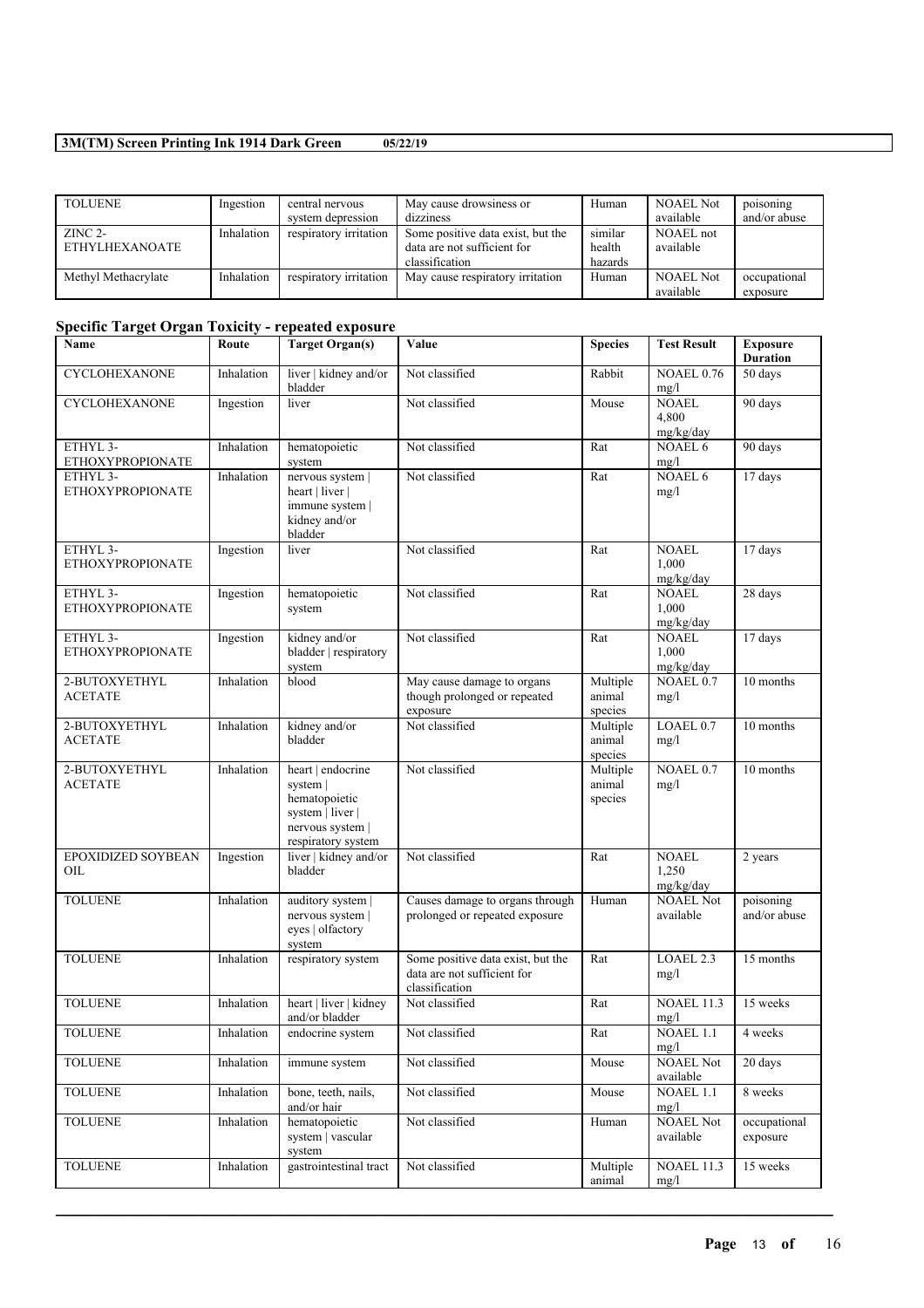|                     |            |                                  |                                                                                    | species                       |                               |                          |
|---------------------|------------|----------------------------------|------------------------------------------------------------------------------------|-------------------------------|-------------------------------|--------------------------|
| <b>TOLUENE</b>      | Ingestion  | nervous system                   | Some positive data exist, but the<br>data are not sufficient for<br>classification | Rat                           | <b>NOAEL 625</b><br>mg/kg/day | 13 weeks                 |
| <b>TOLUENE</b>      | Ingestion  | heart                            | Not classified                                                                     | Rat                           | NOAEL<br>2,500<br>mg/kg/day   | 13 weeks                 |
| <b>TOLUENE</b>      | Ingestion  | liver   kidney and/or<br>bladder | Not classified                                                                     | Multiple<br>animal<br>species | NOAEL.<br>2,500<br>mg/kg/day  | 13 weeks                 |
| <b>TOLUENE</b>      | Ingestion  | hematopoietic<br>system          | Not classified                                                                     | Mouse                         | <b>NOAEL 600</b><br>mg/kg/day | 14 days                  |
| <b>TOLUENE</b>      | Ingestion  | endocrine system                 | Not classified                                                                     | Mouse                         | <b>NOAEL 105</b><br>mg/kg/day | 28 days                  |
| <b>TOLUENE</b>      | Ingestion  | immune system                    | Not classified                                                                     | Mouse                         | <b>NOAEL 105</b><br>mg/kg/day | 4 weeks                  |
| Methyl Methacrylate | Dermal     | peripheral nervous<br>system     | Not classified                                                                     | Human                         | NOAEL Not<br>available        | occupational<br>exposure |
| Methyl Methacrylate | Inhalation | olfactory system                 | Causes damage to organs through<br>prolonged or repeated exposure                  | Human                         | <b>NOAEL Not</b><br>available | occupational<br>exposure |
| Methyl Methacrylate | Inhalation | kidney and/or<br>bladder         | Not classified                                                                     | Multiple<br>animal<br>species | <b>NOAEL Not</b><br>available | 14 weeks                 |
| Methyl Methacrylate | Inhalation | liver                            | Not classified                                                                     | Mouse                         | <b>NOAEL 12.3</b><br>mg/l     | 14 weeks                 |
| Methyl Methacrylate | Inhalation | respiratory system               | Not classified                                                                     | Human                         | NOAEL Not<br>available        | occupational<br>exposure |
| Triphenyl Phosphite | Ingestion  | nervous system                   | May cause damage to organs<br>though prolonged or repeated<br>exposure             | Rat                           | <b>NOAEL 15</b><br>mg/kg/day  | 28 days                  |

### **Aspiration Hazard**

| $\mathbf{X}$<br>Name                                                                  | <b>WY 3</b><br>⁄ alue  |
|---------------------------------------------------------------------------------------|------------------------|
| $\Gamma$<br>HЕ<br>. V V<br>. PI<br>--<br>AROMA<br>UС<br>ונזצו<br>٠н<br>V H N<br>.∪M ⊑ | ∙ hazar⊾<br>Aspiration |
| ∈N⊪                                                                                   | hazarc<br>Aspiration   |

Please contact the address or phone number listed on the first page of the SDS for additional toxicological information **on this material and/or its components.**

# **SECTION 12: Ecological information**

### **Ecotoxicological information**

Please contact the address or phone number listed on the first page of the SDS for additional ecotoxicological information on this material and/or its components.

### **Chemical fate information**

Please contact the address or phone number listed on the first page of the SDS for additional chemical fate information on this material and/or its components.

# **SECTION 13: Disposal considerations**

#### **13.1. Disposal methods**

Dispose of contents/ container in accordance with the local/regional/national/international regulations.

Incinerate in a permitted waste incineration facility. Combustion products will include halogen acid (HCl/HF/HBr). Facility must be capable of handling halogenated materials. As a disposal alternative, utilize an acceptable permitted waste disposal facility. Empty drums/barrels/containers used for transporting and handling hazardous chemicals (chemical substances/mixtures/preparations classified as Hazardous as per applicable regulations) shall be considered, stored, treated & disposed of as hazardous wastes unless otherwise defined by applicable waste regulations. Consult with the respective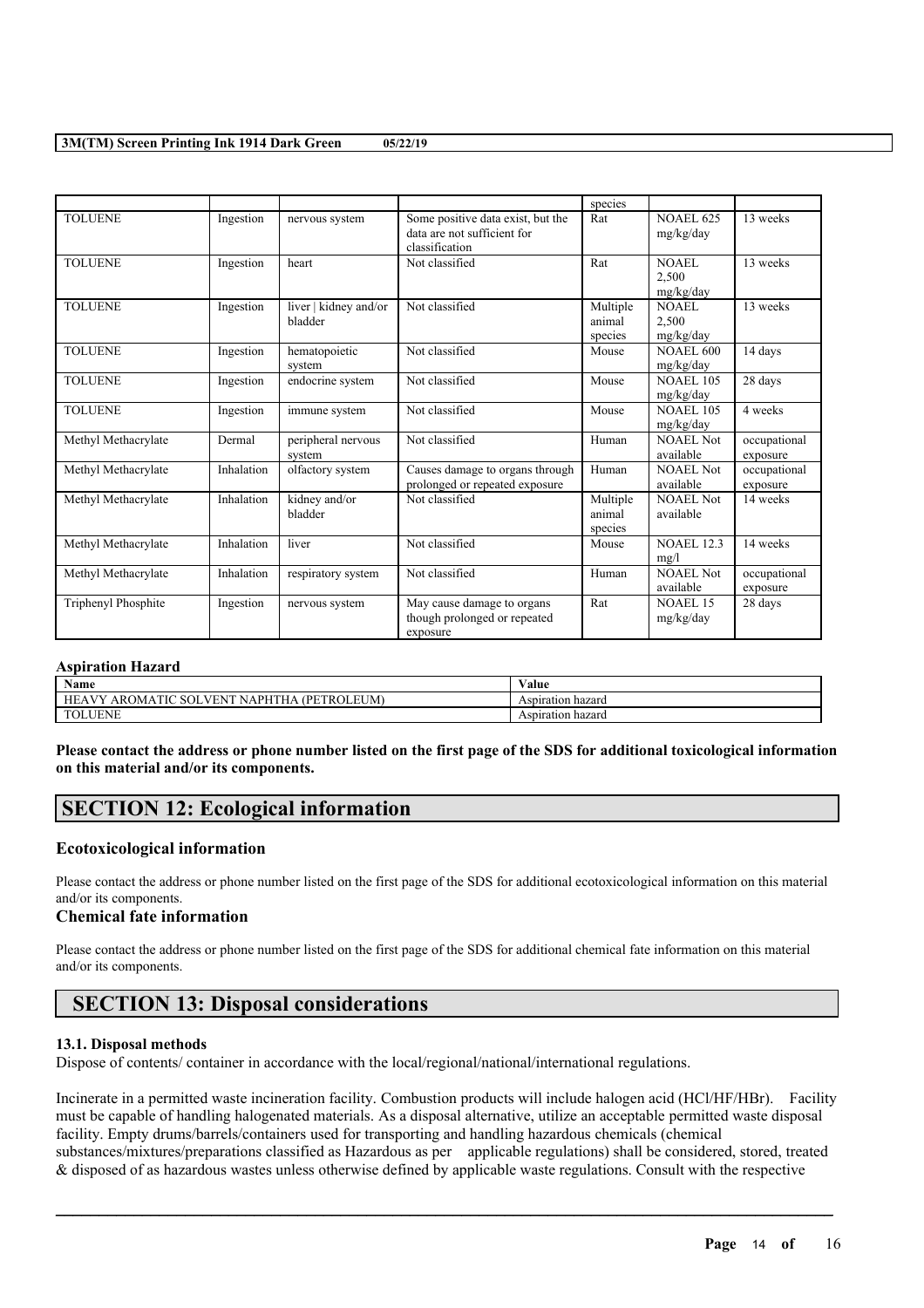regulating authorities to determine the available treatment and disposal facilities.

**EPA Hazardous Waste Number (RCRA):** D001 (Ignitable), D032 (Hexachlorobenzene)

# **SECTION 14: Transport Information**

For Transport Information, please visit http://3M.com/Transportinfo or call 1-800-364-3577 or 651-737-6501.

# **SECTION 15: Regulatory information**

### **15.1. US Federal Regulations**

Contact 3M for more information.

### **EPCRA 311/312 Hazard Classifications:**

#### **Physical Hazards**

Flammable (gases, aerosols, liquids, or solids)

## **Health Hazards**

| Reproductive toxicity             |  |
|-----------------------------------|--|
| Respiratory or Skin Sensitization |  |

Serious eye damage or eye irritation Skin Corrosion or Irritation

Specific target organ toxicity (single or repeated exposure)

### Section 313 Toxic Chemicals subject to the reporting requirements of that section and 40 CFR part 372 (EPCRA):

| Ingredient                    | C.A.S. No | $\%$ by Wt |
|-------------------------------|-----------|------------|
| 2-BUTOXYETHYL ACETATE (GLYCOL | 112-07-2  | 5 - 10     |
| ETHERS)                       |           |            |

## **15.2. State Regulations**

Contact 3M for more information.

## **15.3. Chemical Inventories**

The components of this product are in compliance with the chemical notification requirements of TSCA. All required components of this product are listed on the active portion of the TSCA Inventory.

Contact 3M for more information.

## **15.4. International Regulations**

Contact 3M for more information.

**This SDS has been prepared to meet the U.S. OSHA Hazard Communication Standard, 29 CFR 1910.1200.**

 $\mathcal{L}_\mathcal{L} = \mathcal{L}_\mathcal{L} = \mathcal{L}_\mathcal{L} = \mathcal{L}_\mathcal{L} = \mathcal{L}_\mathcal{L} = \mathcal{L}_\mathcal{L} = \mathcal{L}_\mathcal{L} = \mathcal{L}_\mathcal{L} = \mathcal{L}_\mathcal{L} = \mathcal{L}_\mathcal{L} = \mathcal{L}_\mathcal{L} = \mathcal{L}_\mathcal{L} = \mathcal{L}_\mathcal{L} = \mathcal{L}_\mathcal{L} = \mathcal{L}_\mathcal{L} = \mathcal{L}_\mathcal{L} = \mathcal{L}_\mathcal{L}$ 

# **SECTION 16: Other information**

### **NFPA Hazard Classification**

**Health:** 2 **Flammability:** 2 **Instability:** 0 **Special Hazards:** None